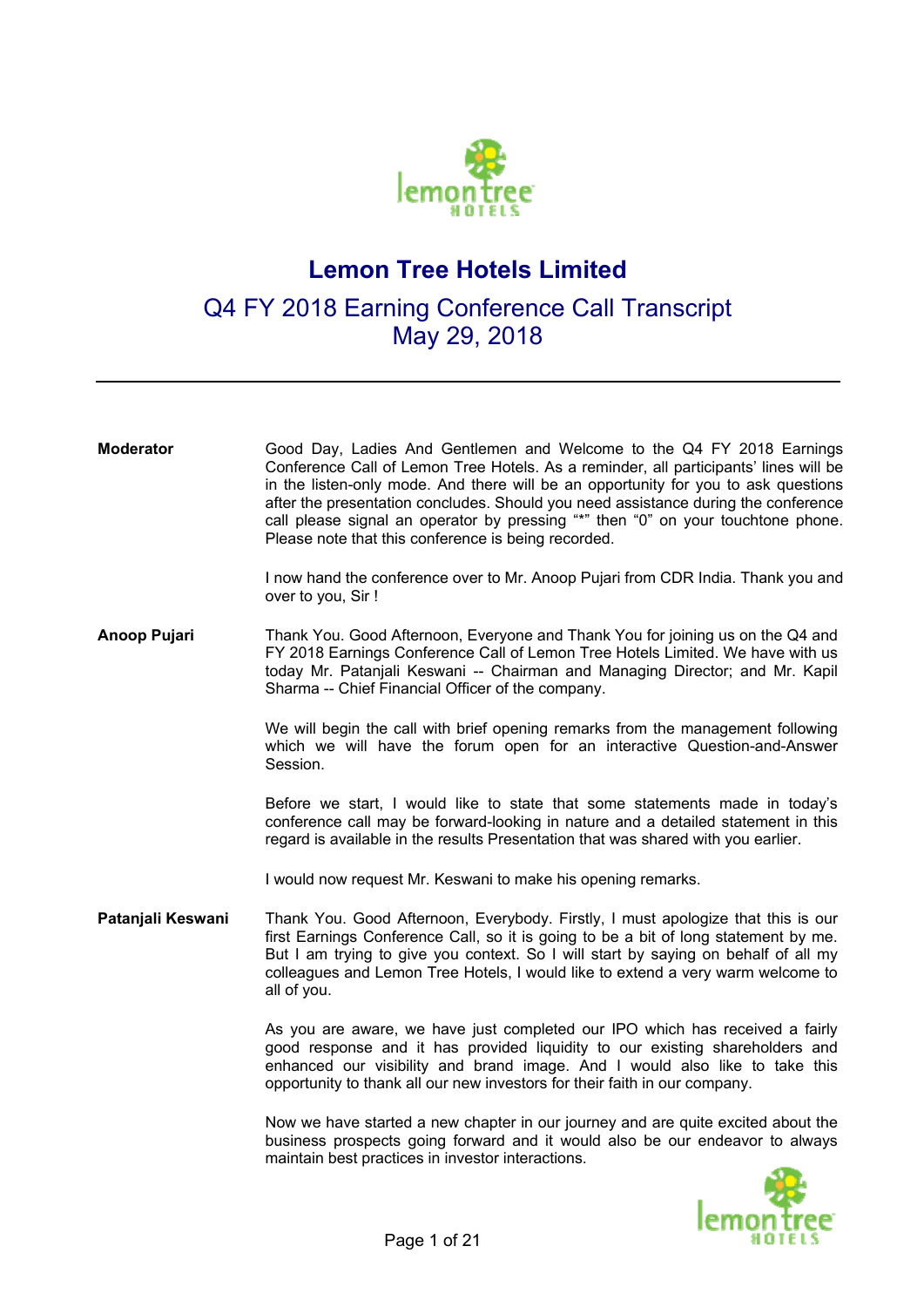Before I provide you an overview of the Financial Performance for FY2018, I would like to give you a brief introduction to Lemon Tree and our business model:

We currently have undisputed leadership in India's mid-priced hotel sector which is really 2-star to 4-star, as we broadly understand it. And we are currently the largest hotel company in terms of ownership in this sector and the third largest overall in India in terms of owned and leased rooms. We currently operate about 5,000 rooms in 50 hotels across 32 cities in India, which is roughly a little under 10% of the mid-market which is about 53,000 rooms in India and mid-market itself constitutes about 40% of all branded rooms in India which is 125,000 as of FY 2018.

Now based on our understanding of Indian consumers, we have created three hotel brands to address the evolving nature of the middle-class Indian guest's needs. As you are probably aware looking at other consumption themes, the middle-class Indian consumer is rapidly evolving especially the younger Indian under the age of 40 with expanding disposable income and this category, we find is highly aspirational and actually reflects a very large percentage of our consumers. Over 82% of our guests are from this category.

So we created three brands – Lemon Tree Premier, which is really a 3.5-star to 4 star kind of hotel which targets what is called the upper midscale hotel segment. One step below that is Lemon Tree Hotels, which is basically targeted at the midscale hotel consumer and that is a 3-star hotel and one step below that is Red Fox which is our economy brand which is targeted at the price conscious Indian customer and is comparable to a 2-star hotel. Now our entire portfolio of these three proprietary brands, are very well differentiated and target distinctly different segments in the mid-priced hotel sector without overlap of brand dilution.

Over time we have to build end-to-end capabilities across the entire hotel value chain and therefore, we operate from land to guest, which means that we acquire land ourselves, we design hotels, we develop hotels, we own them, we manage them, and we brand/market them. So as I said we are perhaps the only end-to-end hotel company in India. We have currently had a portfolio of about 2,800 fullyowned rooms, about 500 rooms on long-term leases which are typically at least 30 years long and about 1,700 managed rooms as of 15<sup>th</sup>May 2018.

As I had mentioned earlier, we have a fully integrated project management company as a 100% subsidiary of us called Grey Fox which provides in-house project design, project management and project development capabilities to our group. What this helps do for us is it ensures quicker development to operationalization of our owned/leased assets and in fact, now this company has started to develop the design and develop hotels on behalf of third-party owners for hotels we intend to manage.

One of the key parts of our business model is we focus on easy replicability of our product designs and do fairly innovative space planning with very strict adherence to quality and finish. So this results in lower procurement cost for us and also allows us to pick a time to market because it expedites installation and fit-out time. The result of this has been that it has enabled us to have the lowest development cost per room in the industry, which is being corroborated by the HVS Survey for hotels developed between 2011 and 2015 which is the latest report and effectively our development cost per room in the 3.5-star/4-star category is Rs. 5.9 million compared to Rs. 7.2 million for the industry average in India.Similarly, in the 3-star category we are Rs. 5 million versus Rs. 5.6 million in the category and in budget, however, we have made a point to be a little well, let us put it this way it is a very

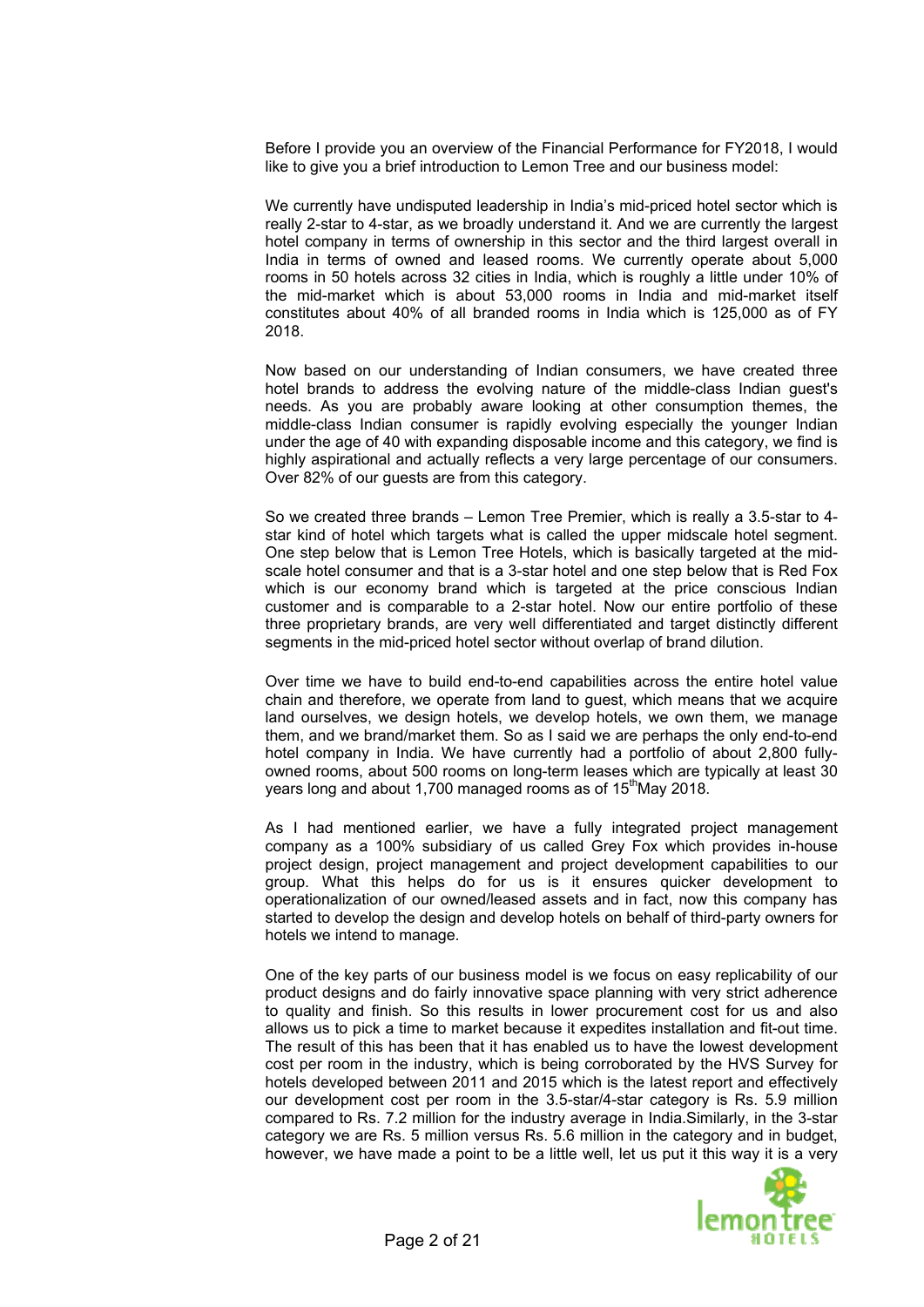fragmented space so our cost per room is Rs. 4.5 million versus Rs. 3.5 million in the India average because we have a slightly more premium look, feel and we have also ensured much more product coherence then existing players in this segment. Now our location, services and pricing policy are geared towards offering a value for money proposition to our guests which in India drives an occupancy premium for our hotels across all the segments where we operate. Now, not only do we have higher occupancy, we also have a higher average daily rate. So put together it has led to much higher revenue per available room compared to these branded industry segments in India. As per the Federation of Hotels and Restaurant Association of India report for 2017, we command a premium, a revenue premium per available room of 10% in the 3.5-star/4-star category which is upper midscale where we compete mostly with international brands and we have a 50% premium in the mid-scale category where we compete with domestic brands and 30% in the economy segment where of course, the brands are all subscale and very often operate with below minimum quality staff and so on. So it is a very fragmented space.

Our sales, marketing, revenue management and customer relationship teams have worked very hard to increase our hotel occupancies, leveraging our loyalty program, Lemon Tree Smiles. Now interestingly, this loyalty program was launched by us less than three years ago and today has an active and highly engaged members database of over 7.5 lakh guests. This access to these guests which constitutes in my rough estimate of about 3% to 4% of the consumers, hotel rooms in India enables us to stabilize new hotels very fast.

Now, one of the key focus areas for Lemon Tree is operating cost. And as a percentage of revenue, we are very much lower than industry peers in each segment we operate in. For example, our business model ensures that our staff per room is much-much lower when compared to an average hotel in these categories. So if you look at it across India our staff per room is 30% lower in the upper midscale category 25% lower in the mid-scale category and 35% lower in the economy segment. In FY 2017, this played out as follows:our operating cost per room stood at 57%/58%/57%, so about 57% to 58% of our revenue in all the three segments we operate whereas the industry average across India was 67%, 71% and 74%. So clearly 10% to 15% higher in revenue terms than our cost structure. This has been achieved in our case without compromising on our service delivery or customer satisfaction because this is highlighted for example if you look at the Trip Advisor Certificates of Excellence given in India, 24 of our eligible 33 hotels had that and also, of course, this is substantiated by the occupancy premium we command. Our low-cost structure has also helped us of course during challenging periods which as you might be aware has been in the last 7 years to 8 years in India and going forward with the expected future increase on hotel rates because of very high operating leverage will help drive profitability significantly.

As a company, we have also instituted an inclusive culture and undertaken many sustainability initiatives. For example, all our hotels are built-to-Gold LEED standards and we are also India's largest employers for people with disability. So we have focused on opportunity-deprived Indians. Not only does this include Indians with physical and mental disabilities, we have about 500 of them in our company,we also target specifically educationally, economically and socially marginalized sections of Indian society. So we have another 500-odd people who are educationally illiterate in Lemon Tree but have been made functionally literate by the company. So such individuals put together as I said number about 1,000 people which is about 18% of our current workforce, we have about 5,500 employees today and we believe that these initiatives lead to a very engaged and committed workforce and helps build our brand visibility with our customers.

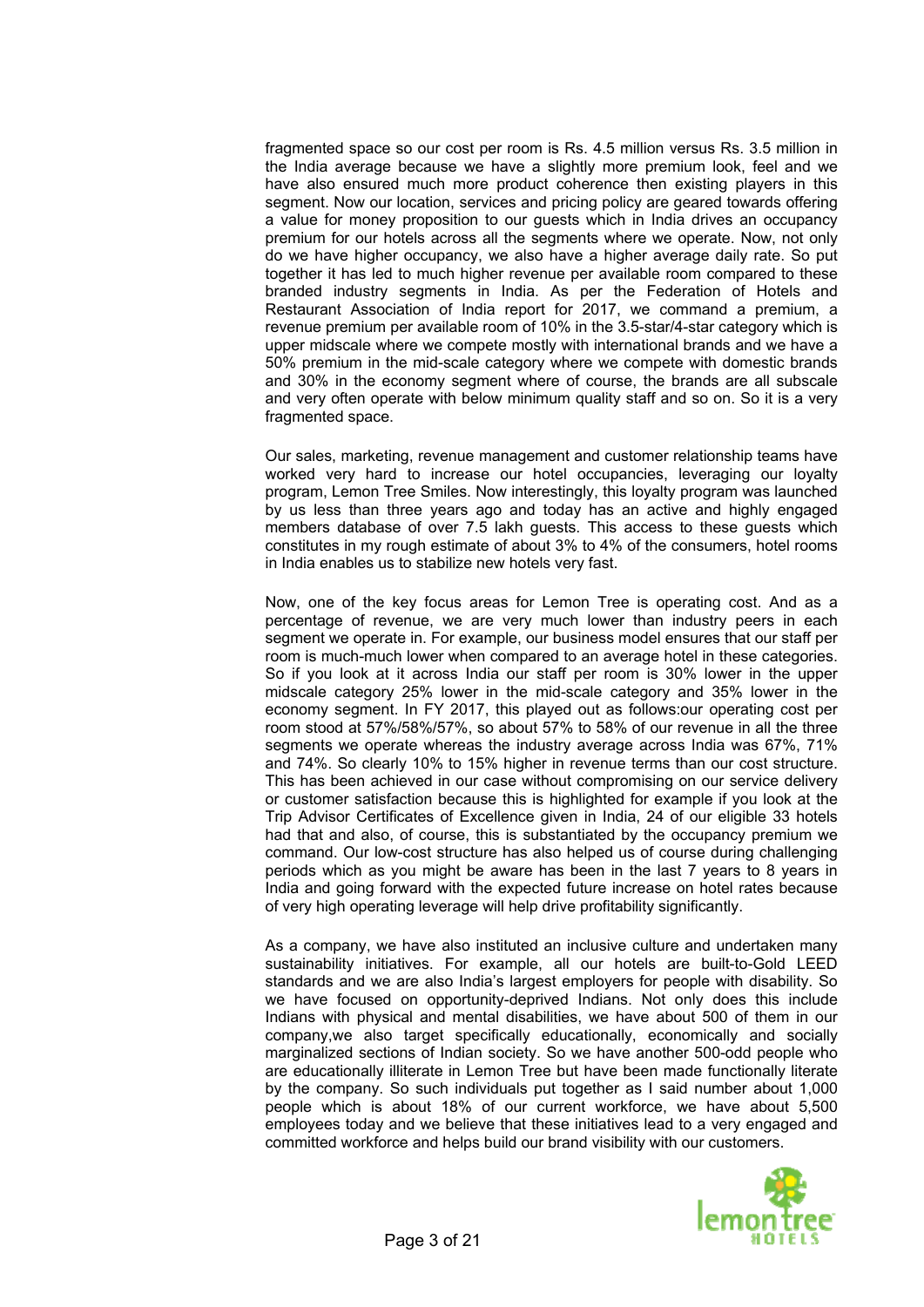We have been ranked among the best companies to work for in India every year since inception from 2011 to 2017 by the annual survey of the Great Place to Work Institute with The Economic Times. For example, last year where the results have been declared, we were ranked the Fourth Best Company to Work for in India and were the only hotel company in the Top 10. This year, we have just been awarded the 12th Best Company to Work for in Asia. Further, our top management team has many decades of experience in the hospitality industry and have a fairly successful track record of improving hotel performance across all relevant parameters.

One other aspect of our business model which I would like to place before you, is our capital recycling/deployment strategy which has enabled us to maintain a fairly strong balance sheet with very low debt-to-equity ratios across the market cycle. So those of you who have looked at our prospectus will notice that our debt-toequity across the bottom of the cycle was generally 0.5:1 or loan to value of about 33%. This was very deliberately done by us because, at the bottom of the cycle, risk mitigation of debt is the key factor to manage in a business like ours.

Another interesting thing we managed was in 2012 Lemon Tree formed a joint venture with APG, which is the world's third-largest pension fund manager. It is Dutch pension fund. It currently manages a little under \$0.5 trillion of assets. And what we did here was we contributed certain completed and operational properties into an asset joint venture with APG which is called Fleur Hotels. So, we took a 60% stake in this joint venture with APG taking a 40% stake. When we moved these assets into this joint venture APG matched this with a very large capital infusion which was then used by us to develop new hotels in a relatively risk-free fashion. This structure, therefore, enabled us to leverage our development and operating expertise and in the process earn development and management fees from these new hotels. What we find is this model is highly capital efficient and going forward in future will also help us in monetizing our fully and partially owned hotels which will play-in with our future strategy of going asset light.

Further, we have also in 2012 started a new company called Carnation Hotels in a joint venture with Rattan Keswani, he is not related to me, who was the former President of Trident Hotels and those of you who are in Bombay (Mumbai) would know him as the Senior Vice President of Oberoi Hotels in Bombay (Mumbai) earlier. So, this company Carnation is focusing on asset-light management contracts with third-party owners which enables us to provide quality management and branding to these people and it enables us to obviously get fee revenues, pricing and cost synergies as well as extension of our network and brand presence across geographies in India.

Now with this overview, I would like to move to our financial and operating performance for FY18:

Total income was up by about 17% year-on-year to Rs. 4,921 million as compared to Rs. 4,203 million in FY17. More importantly in Q4 FY18, revenue grew by 24% as compared to Q4 FY17. Our average daily rate increased by 13% year-on-year to Rs. 3,896 compared to Rs. 3,449 in FY17 driven by the price hike we undertook in H2 FY18. My expectation is that we undertake such or even larger price hikes to play out in the coming three years to five years.

Occupancies in our company have remained high at 76% in FY18 as compared to 77% in FY17. This has led to RevPAR or revenue per available room growth of about 12% year-on-year in FY18.

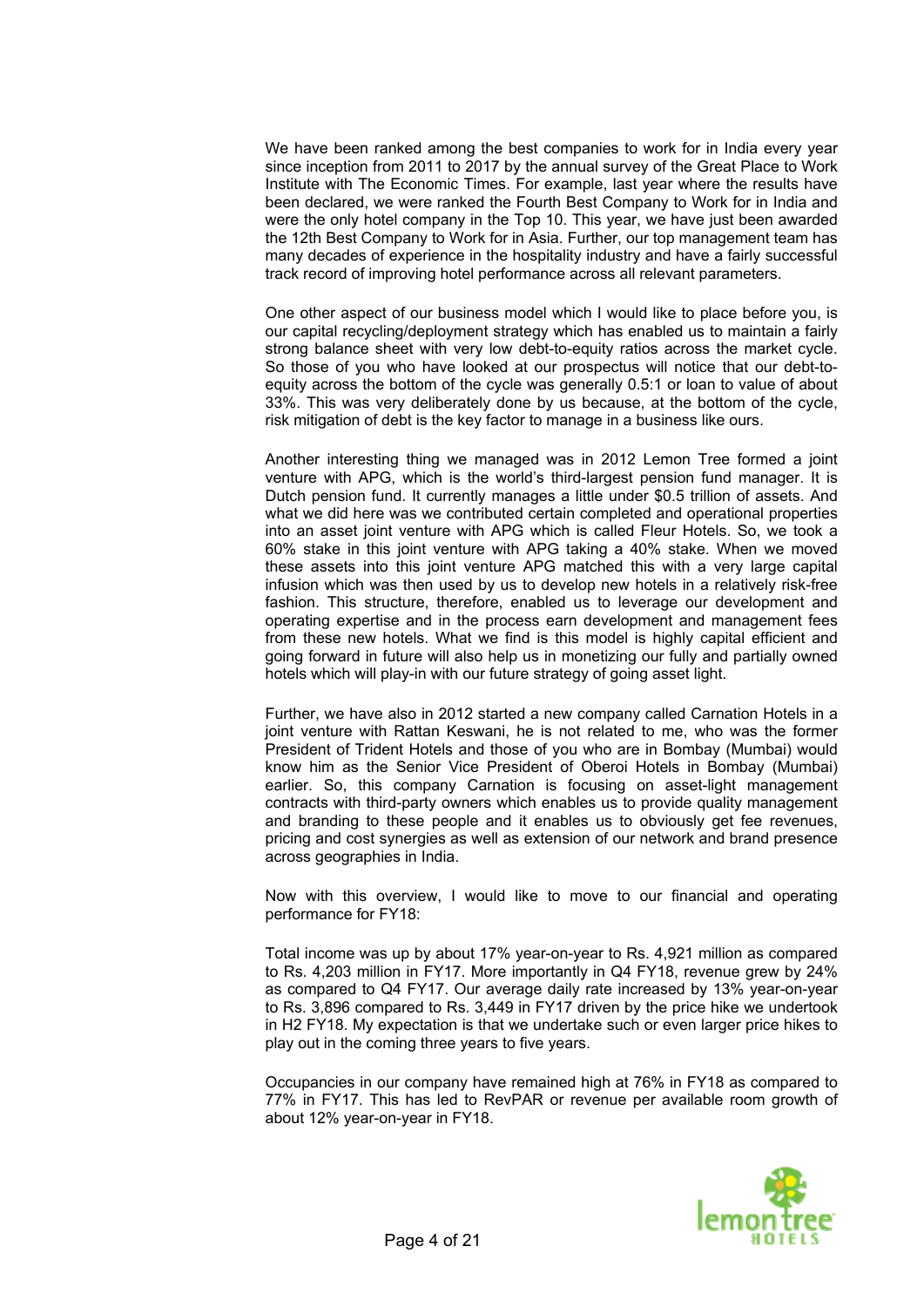EBITDA improved 16% year-on-year to Rs. 1,440 million in FY18. However, for same hotels operating in FY17 and FY18 which are obviously not new hotels, the EBITDA margins improved by 250 bps from 29.7% to 32.2% year-on-year.

In Q4 FY18, EBITDA grew by 55% and EBITDA margins improved by 620 bps versus Q4 FY17. For same hotels, EBITDA margins improved by 970 bps in Q4 FY18 versus Q4 FY17 and part of this was due to some extra income that we got in Q4 which I will explain later.

Now to provide better clarity because in India I think there have been very few listed companies in the hotel space, we have also broken down our operational hotels by age to enable like-to-like comparison. Basically, we have divided our hotels into three subsets which is what we call Adult Hotels – more than 3 years old and therefore somewhat stable in performance. Toddler Hotels, those that are stabilizing, are relatively young from 1 year to 3 years old and Infant Hotels which are less than 1 year old. Infant Hotels typically are those hotels like we opened 4 of them last year. They typically take more than a year to stabilize and in the first year obviously, they either achieve breakeven or even have negative EBITDAs and therefore, in that sense on a weighted average basis deplete the company's performance till they stabilize. We added four such hotels last year.

Now we have significant operating leverage as we expect incremental revenues to come from our existing hotels with stabilizinglow-cost structures which result in fairly robust cash flow generation and we anticipate this will be used to repay debt and/or reinvest in the business going forward.

Profit after tax for FY18 stood at Rs. 145 million as compared to a loss of Rs. 51 million in FY17. Profit after tax for Q4 FY18 stood at Rs. 117 million as compared to a loss of Rs. 22 million in Q4 FY 2017. Now the most important metric for our business is not PAT as much as cash profit, cash profit being PAT plus depreciation. There are two reasons for this: First is I want to emphasize that cash profit is most important because hotels are appreciating assets, they do not depreciate overtime and therefore, depreciation as a replacement reserve is really not used and in Lemon Tree's case over the last seven years, if you look at how we have used this replacement reserve of depreciation, less than 10% of this depreciation that we apply to our assets actually goes back towards asset upgrades and replacement. The balance 90% is actually cash on our books. So cash profit in our system stood at Rs. 672 million in FY18 as compared to Rs. 460 million in FY17, which was an increase of 46%.

Our balance sheet position today continues to be fairly strong. Our recent IPO as you may know only comprised an offer for sale of about 195.8 million shares by some of our existing shareholders. There was no fresh issue or primary capital raised. The net worth stood at Rs. 12,435 million as on  $31<sup>st</sup>$ March, 2018 as compared to Rs. 12,370 million as of 31<sup>st</sup>March, 2017. Total debt-to-equity today in our system stands at 0.81.

During this year we have opened 1,172 rooms which is 161% year-on-year increase over additions in FY17. As of May 2018, active development pipeline in our system comprises of 1,525 owned/leased rooms and 1,671 rooms under management contracts. Of these, about 870 owned/lease rooms and about 790 managed rooms totaling about 1,660 rooms will be operational in the next 12 months taking our total inventory to about 6,612 rooms in 66 hotels across 44 cities by May 2019. The remaining hotels and rooms will be operationalized by FY21. So basically, assuming we add not a single hotel to own/lease/managed pipeline as of the end of FY21, we will be operating 78 hotels with 8,152 rooms across 54 cities.

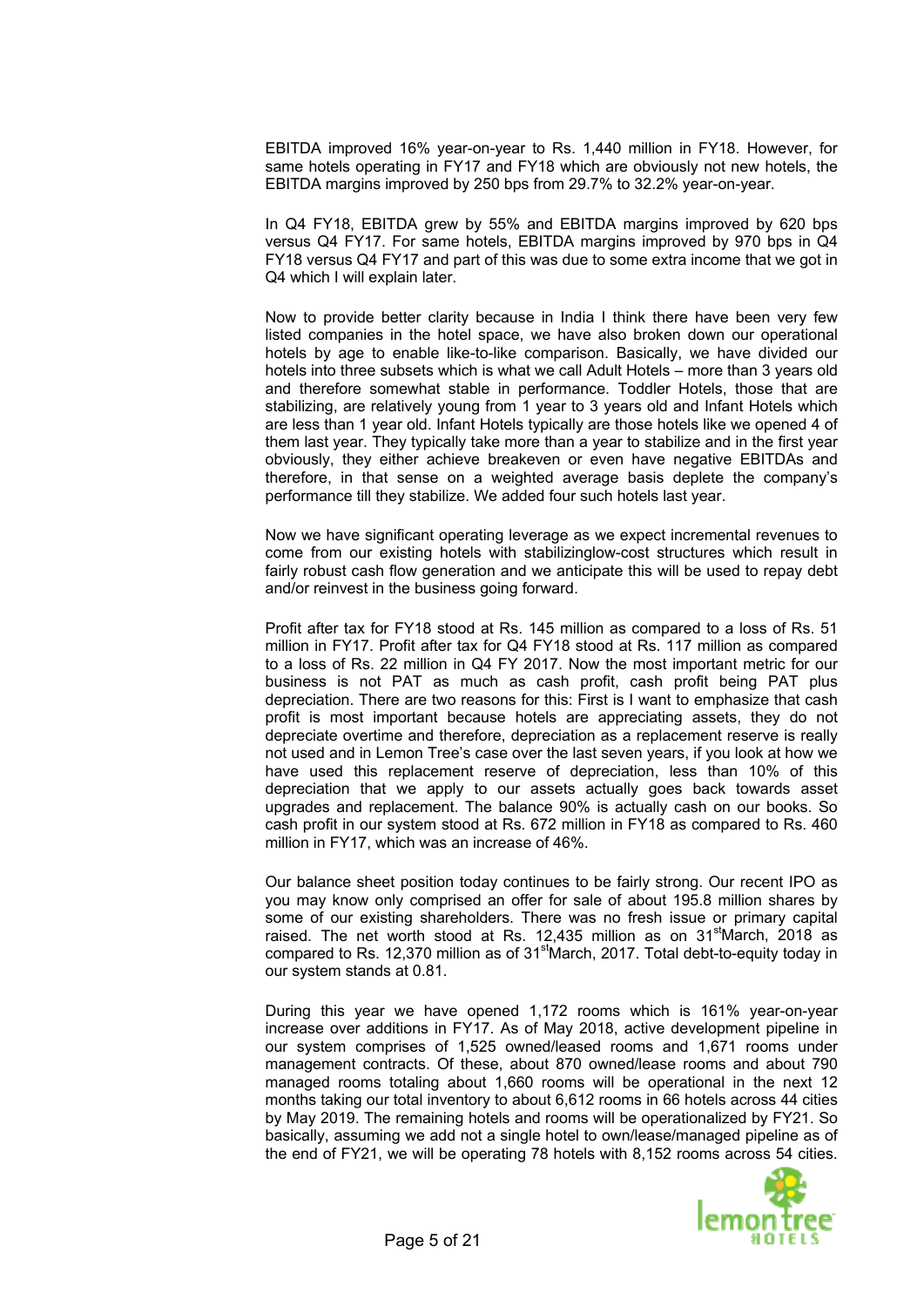This will give us a little over 10% of India's then mid-market supply which as I had mentioned earlier to you is highly fragmented.

The project cost of the current pipeline is roughly Rs. 17,250 million. Of this, a little over 50% which is Rs. 8,680 million has already been deployed by  $31<sup>st</sup>$ March, 2018. Our balance investment of Rs. 8,570 million will be more than 50% funded through internal accruals and deployed in a phased manner over the next three years.

The hotel industry today is at an inflection point with greatly improving fundamentals on the back of growth and domestic travel volumes and I expect this to continue with increasing urbanization, higher disposable incomes and these changing aspirations of the consuming Indian middle class. We intend to continue to build and leverage our scale which we think will create higher barriers to entry due to our strong position in the 10 key micro markets of India.

We are well-positioned to capitalize on this enormous domestic consumption-led growth opportunity as we will continue to expand our geographical presence and gain market share in both underserved and demand dense regions across India.

As I had mentioned to you, we have a very solid pipeline of owned, leased and managed hotels, which incidentally is 65% incremental to our current portfolio and all of these will be operational over the next 3 years.

Management agreements which we are aggressively focusing on will enable us to diversify our sources of revenue, distribute our cost source more cheaply and provide career development opportunities to our employees and of course, more than anything else they enable us to monetize our brands and our management team while minimizing investment. We also intend to continue using our asset monetization strategy of these 8,000 odd rooms that will be operational by FY21 close to 5,000 are owned/leased. And we intend to use our asset monetization strategy to generate further capital from select investors with aligned long-term expectations in order to fund both organic and inorganic growth opportunities and expand/redevelop our owned hotels and of course, reduce debt.

Our pan India geographical presence now across key micro-markets, our diversified brand portfolio, and our value for money proposition and low-cost structure, we feel will help sustain our EBITDAR premium. About 60% of our current inventory which is operational today has been added on the last five years during the down-cycle for the hotel industry. And as the cycle now starts finally to turn in favor of supply, we expect significant operating leverage to play out and drive very strong free cash flows in the coming 3 years to 5 years.

Furthermore, blended ARRs are also expected to improve over the next few years due to two reasons – the highest demand-supply mismatch will be seen in the midpriced hotel sector and this, in my opinion, should lead to sustained price hikes. And the second point is that our planned operationalization of new inventory that we are opening is mostly in very high rate and high occupancy markets like Bombay, Udaipur, and Pune.

I now come to the end of my opening remarks and I would now like to ask the moderator to open the line for Q&A. Thank you.

**Moderator** Thank you very much.We will now begin the Question-and-Answer Session. The first question is from the line of Saurabh Kumar from JP Morgan. Please go ahead.

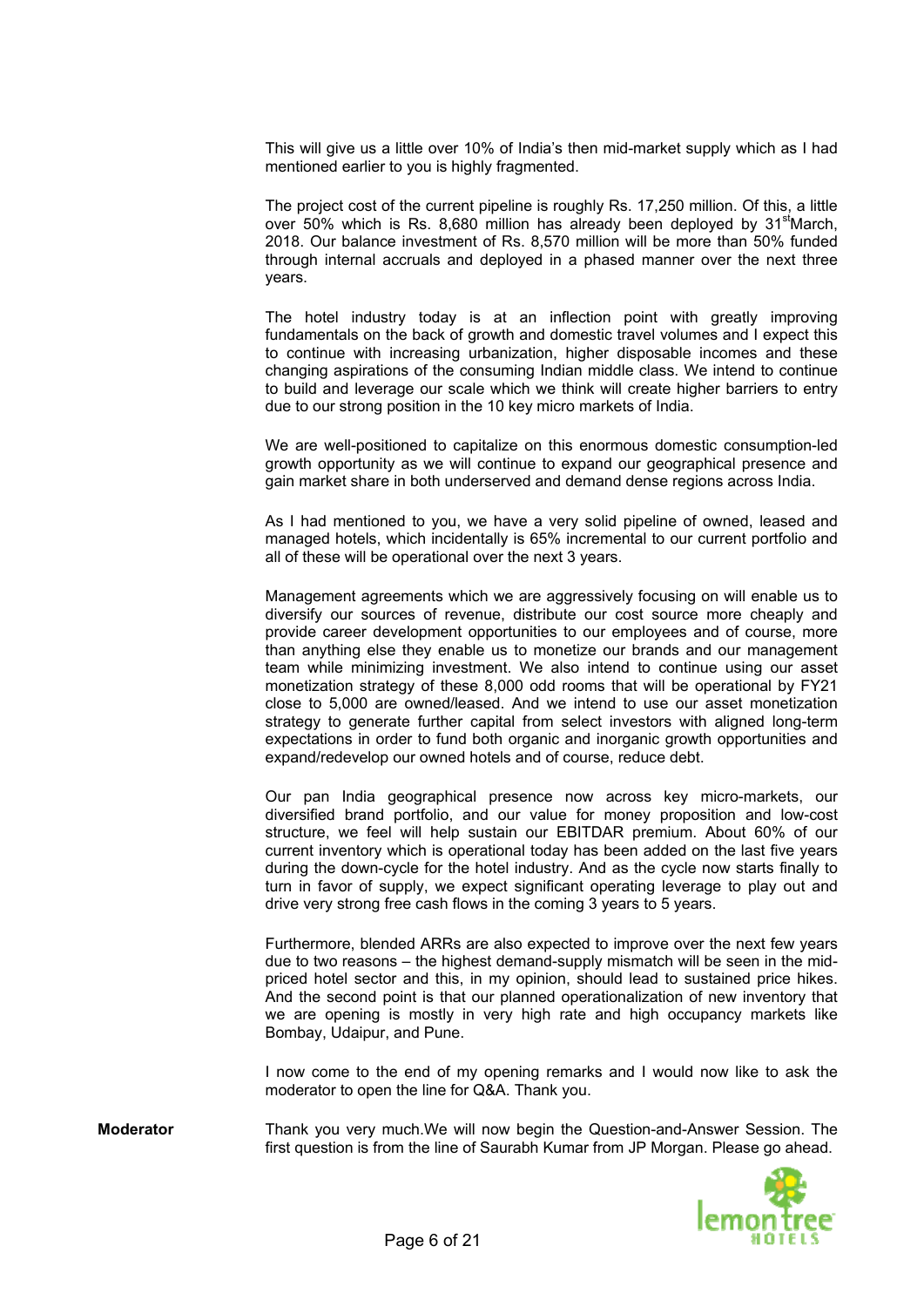- **Saurabh Kumar** Sir, just on your debt, so where do you think your debt peaks out and by when it should peak-out?
- **Patanjali Keswani** So right now we have about Rs. 1,000 crore of debt, it will peak to Rs. 1,300 crore in the next 12 months and then based on our fairly conservative projections, we expect that going forward over the next five years we will pay off all the debt in our company. So, we have 2 deployment strategies – 1 is the expected free cash flows in our company, we need about Rs. 8,500 million to complete all the projects in our pipeline. More than 50% of this money will comethrough internal accruals. But if you look at our free cash flows we will have enough cash generation to pay off this debt by our guess is by FY23, latest FY24.
- **Saurabh Kumar** Okay. And this includes Rs. 350 crore or Rs. 400 crore odd CAPEX for the Bombay (Mumbai) Hotel that one next to Sahara?
- **Patanjali Keswani** No, we have two hotels in Bombay (Mumbai). Now, Bombay (Mumbai) is the deepest and most demand dense market in India. Our first hotel which is 100% owned by Lemon Tree which is 300 rooms will open in the next 6 months. The second hotel which may have approx 677 rooms though we have reflected as 577 rooms, this will open by FY 2021 and will be mostly funded through internal accruals.
- **Saurabh Kumar** And you have started work on this?
- **Patanjali Keswani** That is correct both hotels but the first one will be ready in six months.
- **Saurabh Kumar** Okay. And just another question on this hotel level EBITDAR that you have given so Lemon Tree has had some dip in hotel-level EBITDAR why should that happen? So I am looking at Slide #16 of your Presentation.
- **Patanjali Keswani** Okay, that is EBITDAR per room. This is because we opened new supply last year if you compare this with the next slide which is Slide #17, you will find that we opened four hotels which are less than 1-year-old which is on the extreme right column. So these hotels had very low EBITDAR bringing the weighted average down.
- **Saurabh Kumar** That is the only thing which explains this 0.6 to 0.51 or?
- **Patanjali Keswani** That is correct.
- **Saurabh Kumar** Okay.
- **Moderator** Thank you. The next question is from the line of Pavan Kumar from Unifi Capital. Please go ahead.
- **Pavan Kumar** Sir, so I was just asking, currently, we own around 3,200 rooms and from what I understand we have planned some 1,600 rooms on that particular base in next 2 years. So, when is the major part of the depreciation of these 1,600 rooms going to hit us over a period and so what is going to be the incremental interest and depreciation part? Will there be again a situation where we go into temporary P&L losses going forward in next two years?
- **Patanjali Keswani** Okay. So, let me give you a small preamble first then I will answer your point exactly. See, the revenue growth in Lemon Tree will be led by 2 key factors –

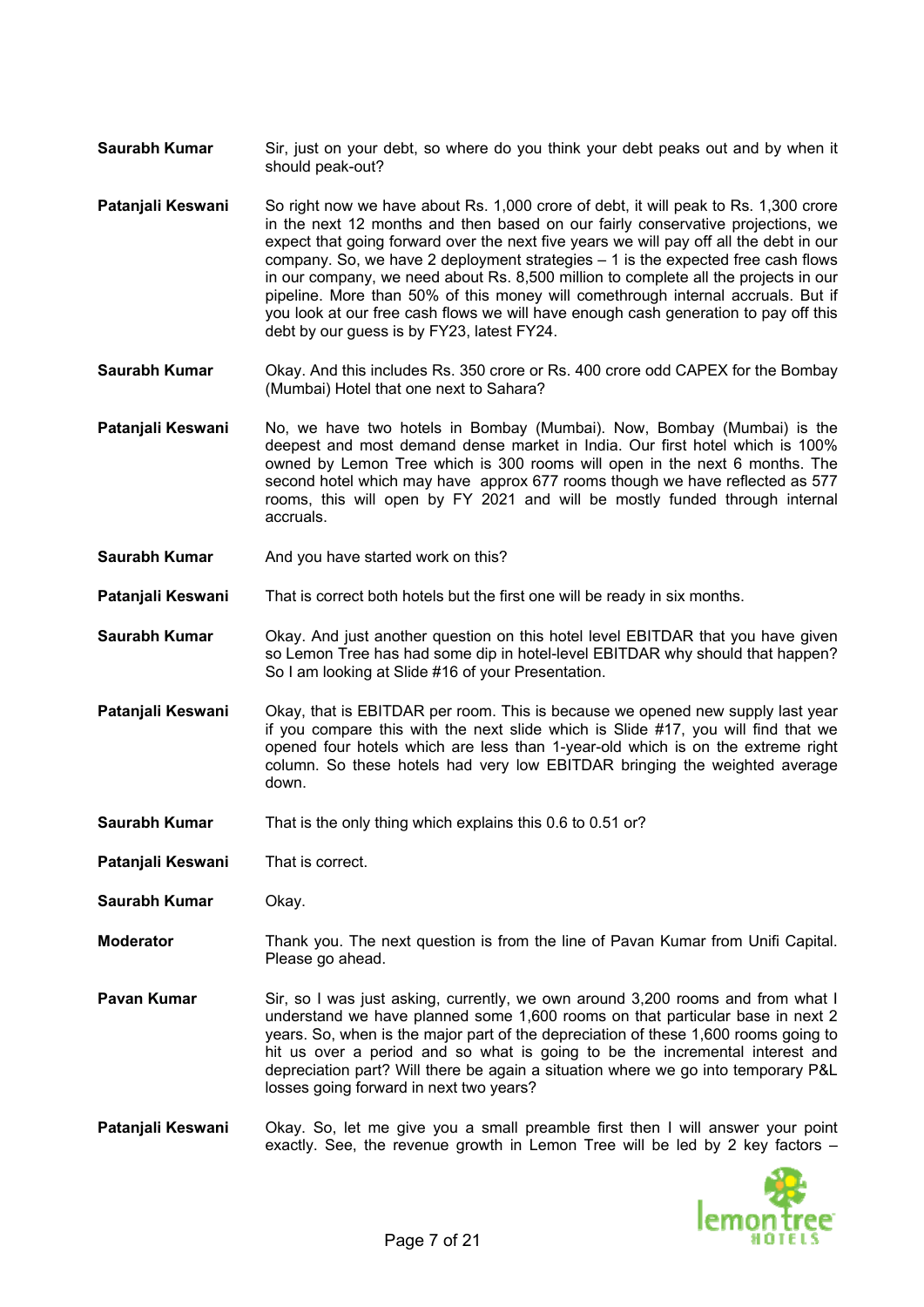1)Expansion in owned/lease capacity by over 30% for example in the next 1 year in key very high demand and high average daily rate markets like Mumbai and Udaipur. So if you look at it when it stabilizes these hotels what we are adding this year will add an incremental revenue to Lemon Tree of a little over 40%. Add to it price hikes. So last year we achieved a price hike of 13% year-on-year and 16% in fact in Q4. So you can do your own calculations as to what will be our likely revenue growth. If you look at our expenses growth over same hotels in say for the last 3 years, the average growth in expenses has been 4.5% per room which translates to actually 2.5% in terms of revenue. So we are looking at revenue growth which in capacity alone is over 30% then add to that price hikes and remove expense growth at 2.5% of revenue. We also expect that our occupancy will continue to remain over 75% as it has been stable over the last three years. Now, what does this mean? Whenever you open a new hotel as you very rightly said, depreciation really in our business is 4.1% of capital deployed on a weighted average basis. So, after hotel-level EBITDA we have 4 expenses – #1. Lease rentals which are not significant. #2. Corporate office expenses, so if you look at Lemon Tree in FY 2014 as an example more than half of current hotels had not been opened. So the corporate office expense were 9% roughly of the operating capital deployed of the company excluding capital work in progress and interest cost were roughly 4%. So you add the three key cost below the line after hotel-level EBITDAR and I am removing lease/rentals for the moment, you had 4% depreciation, 9% corporate expenses, and 4% interest which was 17%. So obviously for 4 years it was PAT negative and 2 years cash profit negative, but our total cash negative was only Rs. 200 million in the two worst year when we opened the maximum number of hotels. Going forward, if you look at our corporate expenses they are today less than 5% of our capital deployed and when you look at the hotels we are adding in our joint venture Fleur with APG and our assetlightCarnation Hotels, we bill our corporate office expenses to these new hotels. So we expect by FY21 corporate office expenses below the line will be zero. So the only expenses that will actually apply below the line in the next two years will be depreciation which is 4.1% and interest which we expect which is currently at about 3.3% of capital deployed. So to answer your question as far as cash profit goes, we just need to have a return on capital in access of 4.1%. As far as PAT goes we need to have a return on capital on a blended average basis below about 8%.

- **Pavan Kumar** And generally what has been your experience that whenever new hotel gets opened how much time does it take for it to say reach a respectable occupancy level of some 60% - 70%? And what is generally the breakeven level for your new hotel?
- **Patanjali Keswani** Okay. So, let us go back for a minute, it depends on fundamentally the micro market where you are opening your hotel and the state of the hotel economy at that time. Now, if you look at the last 9 years in India from global financial crises going forward 8 years the hotel industry in India was in severe trauma because there was a massive supply overhang which was much larger than the rate of growth of demand. So demand grew in the last 10 years by about 12% a year whereas supply grew in access of that. But last two years, the demand-supply imbalance has been resolved and going forward all reports indicate that demand will continue to grow at 12% whereas supply is slowing down to about 7%. In specific markets where we open hotels, we typically find that based on the market conditions, it takes anyway from 3 months to 12 months for us to achieve EBITDA breakeven and 6 months to 18 months for us to also service interest. So going forward, based on market conditions improving as they are very clearly, we expect that our cash breakeven including interest will be achieved typically in 6 months after the opening our hotels.

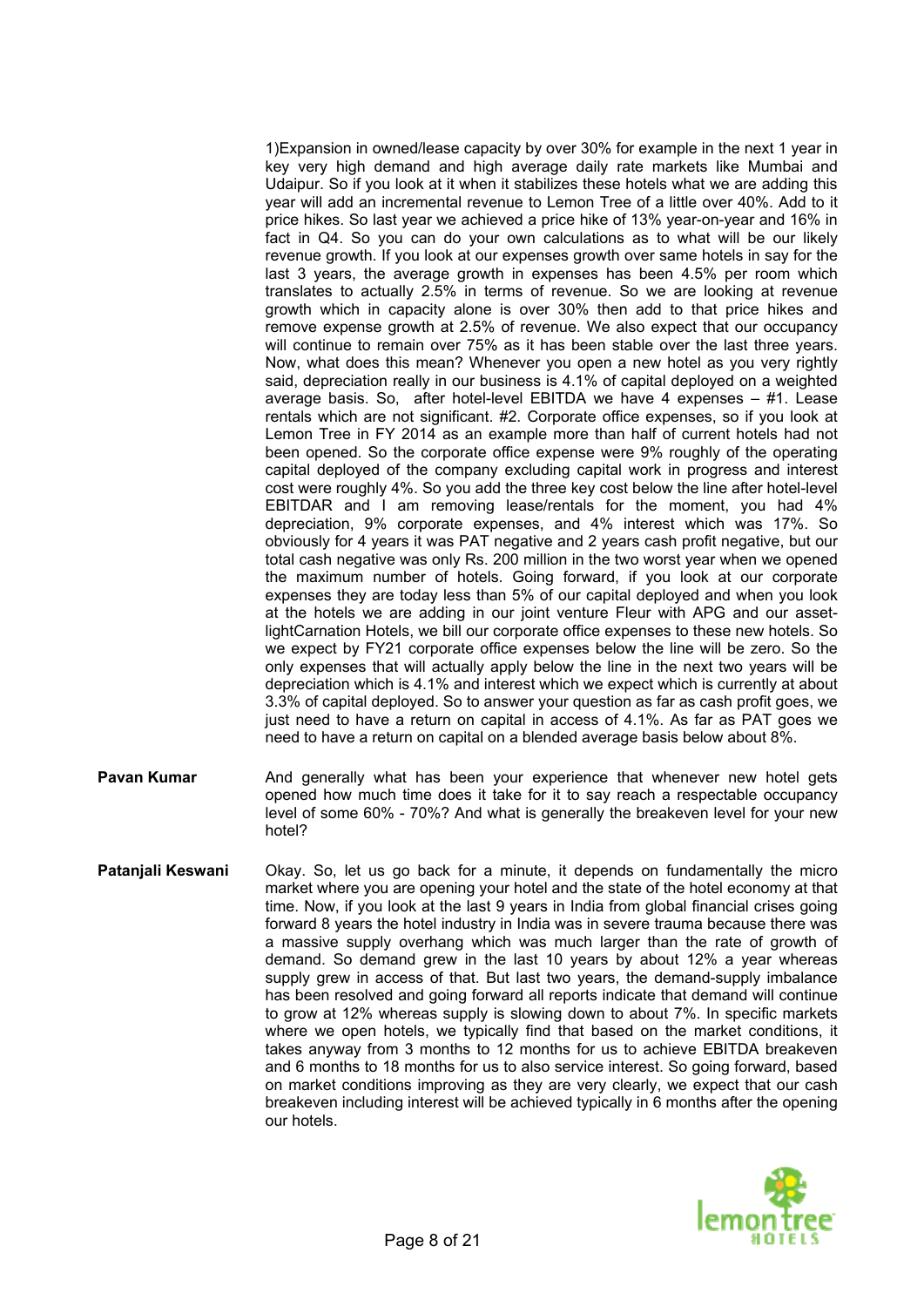- **Pavan Kumar** So if I understood it right, so you are essentially saying there is an investment phase ahead next 1 year - 2 years but we should look for better times maybe somewhere in mid from FY 2020 onwards.
- **Patanjali Keswani** Not true. We are opening 850 rooms in very attractive markets this year and we expect all these hotels will be operational and cash positive in FY19.
- **Pavan Kumar** Okay, sir. Fine. And how many rooms do we plan to add in FY19, sir?
- **Patanjali Keswani** About 1,700 rooms of which about 870 are owned by us and 790 are managed by us.
- **Pavan Kumar Okay.** And next half of that 1,700 rooms will come in FY20, right?
- **Patanjali Keswani** FY21.
- **Pavan Kumar** FY21, not FY20?
- **Patanjali Keswani** Not FY20 because it is mainly 671 room hotel in Bombay (Mumbai) next to the Hyatt / the ITC at the Airport.
- **Pavan Kumar** That is going to be an owned hotel?
- **Patanjali Keswani** That is correct. It will be owned by the joint venture of Fleur.
- **Moderator** Thank you. The next question is from the line of Jatin Naik from ICICI Mutual Fund. Please go ahead.
- **Jatin Naik** I had 2 related questions actually. One is that how challenging is it for you to go ahead with the kind of ARR hike that you are talking about in mid-segment category which is a much more price sensitive market? And second was that you know how dependent is ARR growth for the mid-segment category on the ARR growth taken by a luxury or an upscale category?
- **Patanjali Keswani** So basically, they are all interlinked. So to answer your first point, as I am sure many of you know I worked for 10 years in Taj, I was their Chief Operating Officer 20 years ago and what I discovered was a very interesting phenomenon, which is in the last 20 years the big shift I find happening in India which is mirroring the shift that started in China in 1990, the shift from staying with friends and family and unbranded small guest houses and hotels towards branded mid-market hotels. So this was first seen in China in the 1990s and continued even to-date and this has started relatively late in India. More clearly in the last 8 years to 9 years and that correlation can be seen with the rate of growth of airline traffic for example. So the industry study undertaken by Horwath which is HTL which is the world's largest and most successful hotel consulting company for India indicates that demand for mid-market hotel rooms is growing at the rate of 19% a year for the last 5 years and will continue at that rate for the next 5 years. What does this mean? The midmarket consumer in India I agree with you is price sensitive but is fundamentally driven by an aspirational change to stay in mid-market hotel, a branded hotel and is value for money focused. I would not say he is purely price driven, he is driven by value for money. What we find is that the hotel industry in the last 8 years was not increasing prices but if you look at last year my guess is that at least 50% of the hotels in India have increased their prices. It is true you cannot have enormous increases in prices until and unless the hotel sector decides to raise prices. But

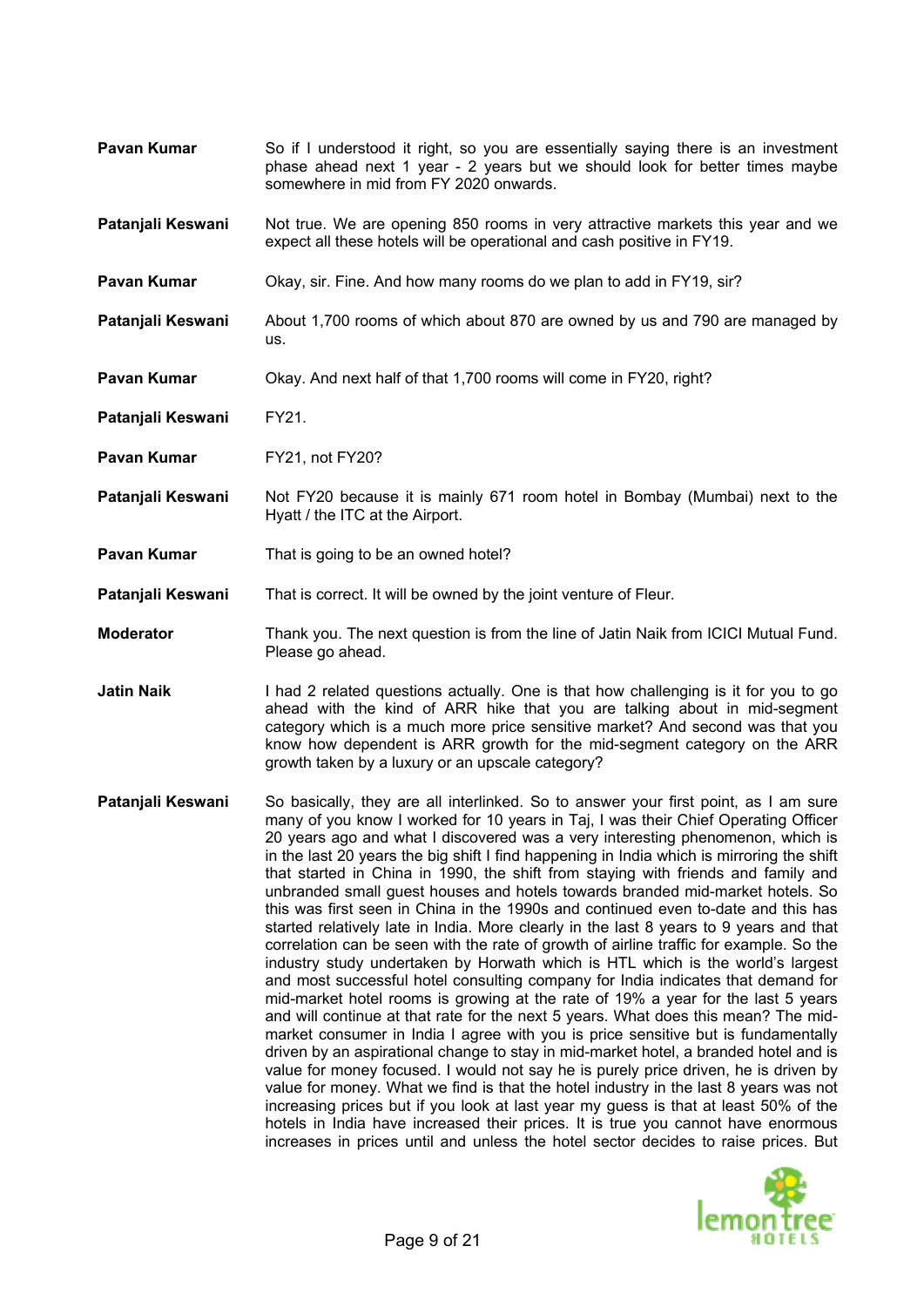12% to 13% even 14% price hike is quite possible, and we found in our case when we did so last year which was a little counter-market because the rest of India did not increase prices, it strangely did not affect our occupancy, so it has given us the confidence to say that we will continue with this price increase strategy and more importantly the demand-supply cycle is now changing in favor of hotels. I will give you an interest anecdote. In 2004, we opened our first hotel in Udyog Vihar, Gurgaon next to us was the Trident Hotel in Gurgaon. We opened roughly at the same time. So in 2004, Lemon Tree was priced at Rs. 2,000; the Trident was priced at Rs. 5,000. Four years later Lemon Tree's price was Rs. 9,000 and Trident was Rs. 25,000 both have increased their prices 5x, that is what happens as the cycle conditions changed. Today of course, the Trident is down 60% to Rs. 10,000 - Rs. 11,000 and we are down 60% to Rs. 3,600. But I anticipate that in the next year or two demand-supply imbalances will lead to fairly significant price hikes by the hotel industry not necessarily on the Lemon Tree across India but that is a forward view.

- **Moderator** Thank you. The next question is from the line of Vikas Ahuja. Please go ahead.
- **Vikas Ahuja** profile as well, how many bookings were corporate bookings versus leisure and all that would be helpful? Thank you. I am just trying to understand in terms of the total bookings, how much of the room booking done through OTAs compare to other direct channels? Also, what kind of commissions we pay them? And also, if you can help us understand the customer
- **Patanjali Keswani** least 1.3x to 1.5x than our average daily rate. So on a net-net basis, they are still accretive to our system. So, if you look at us in FY18 roughly one-third of our bookings come from large corporates which means people who have pricing power, who have the ability to give you a lot of demand and expects a good price in exchange. So, this could be for an example one of our large customers as an example is Infosys or Wipro or Tata's so one-third of our business comes from large corporates and typically the price changes once a year either on  $1<sup>st</sup>October$  or  $1<sup>st</sup>January$  and these are called RFP or request for proposal accounts. Another one-third of our business, which was very little in fact 5 years ago, comes from medium, small and micro enterprises. This sector is I think you are aware about 30% of India's GDP, it has been formalized by the GST and this is a very large consumer of hotel rooms now, but these people have very limited pricing power because they typically will buy rooms in 2 hotels or 3 hotels at most and this comprises one-third of our market half of them have annual contracts with us and half actually just book directly with us through our call center or our website. The remaining one-third are direct Indian bookings, this is what we call internally the middle-class consumer, these people typically book either through our website or through our call center or through online travel agents or through offline travel agents. Of this one-third, about 27% of this, 33% is online which is very high for India, of this 27%, roughly 20% is online travel agents and 7% is our direct website bookings. Another 7% is through our inhouse call center. The 20% online travel agent bookings that we get have commissions wearing anyway from 15% to 20%. But conversely,the rate is also at
- **Moderator** Thank you. The next question is from the line of Keyur Shah from Emkay Global. Please go ahead.
- Keyur Shah **Gan you give me the break-up of your revenue between room rentals, F&B and** others?
- **Patanjali Keswani** Okay. So, if you look at a normal 5-star hotel in India 55% of the revenues is from rooms 35% is from F&B and 10% is from other income - 55%, 35%, 10%. In Lemon

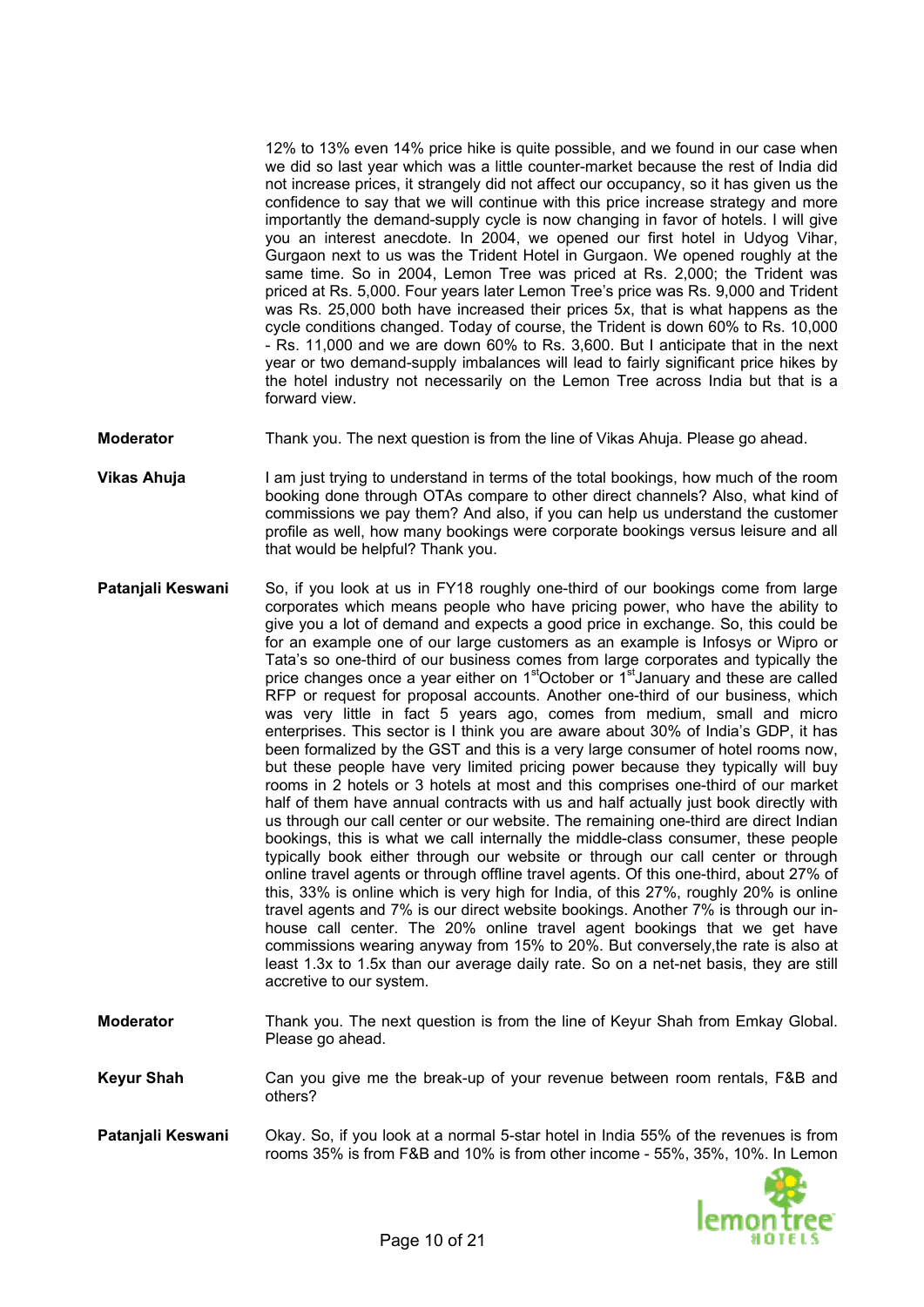Tree,it is 73%, 18%, and 9%. There is a reason for this, When you own assets, the highest operating leverage is achieved by the sale of rooms, so we are a very rooms focused company, we feel long-term the hotel industry will not be able to successfully compete with the restaurant industry and they will always get better talent than hotel companies will. So our view was very simple that we would treat food and beverage and other revenue as actually in some ways a means to drive traffic into our rooms,because incremental operating leverage when you sell a room I mean the contribution is 90% - 95%. So obviously we are most focused on it, I will give you an example that if a guest comes to my Delhi hotel and stays for 3 nights at Rs. 6,000. In the Rs. 18,000 income he gives me I make Rs. 17,000 whereas if 100 guys come and eat in my restaurant at Rs. 1,000 each and give me Rs. 1 lakh income I will make less than Rs. 15,000. So obviously it is easier for me to sell 1 room for 3 nights then cater to 100 guests who come and eat in my restaurants.

- Keyur Shah **b. And St. And sir, your ADR includes F&B** revenue just well or just purely room revenue?
- **Patanjali Keswani** It is pure room revenue.
- **Keyur Shah** And you were going to mention a comment about other income which I guess you missed.
- **Patanjali Keswani** versus FY17 and FY18. And they will continue in FY19 also, it will be about Rs. 10 crore. Yes. So what happened was that I would like to explain it because I do not want to the way it is it should not mislead anybody. I would like actually to drive your attention to two points one is this which is the extra income we have achieved. So you see we had booked a hotel a few years ago in Jaipur which the developer was unable to return to us. So one of the things he had to do was return Rs. 6 crore to us for interest for 2 years FY17 and FY18 and this Rs. 6 crore came into our system both in FY17 and FY18. And in fact, in FY19, he has to pay us approximately Rs. 10 crore, which is the balance amount pending. So this is part of the other income which is reflected in our results but they cancel each other out
- **Keyur Shah** Okay. And no further payment after that?
- **Patanjali Keswani** No, further payment. It is all interest he has to pay to us.
- **Moderator intertal Thank you. Next question is from the line of Himanshu Shah from HDFC** Securities. Please go ahead.
- **Himanshu Shah** Sir, just going to your slide number #17, in toddler hotels the ADR has fallen yearon-year despite an increase in occupancy rate anything specific over here, sir?
- **Patanjali Keswani** in. So the adult hotels which are the ones over 3 years old, the average daily rate went up from Rs. 3,411 in FY17 to Rs. 3,900 in FY18. It did not come down. Okay. So we are talking slide #17 well, the reason we deliberately put this slide is we wanted to help explain performance across the three buckets that we operate
- **Himanshu Shah** Sir, I am talking about toddler hotels.
- **Patanjali Keswani** Toddler. Yes, toddler hotel this is you see when you open a hotel, you are not sure of the price, you do an estimate of pricing, so overtime you do price discovery that is what price can you maximize your revenue per available room. You will notice

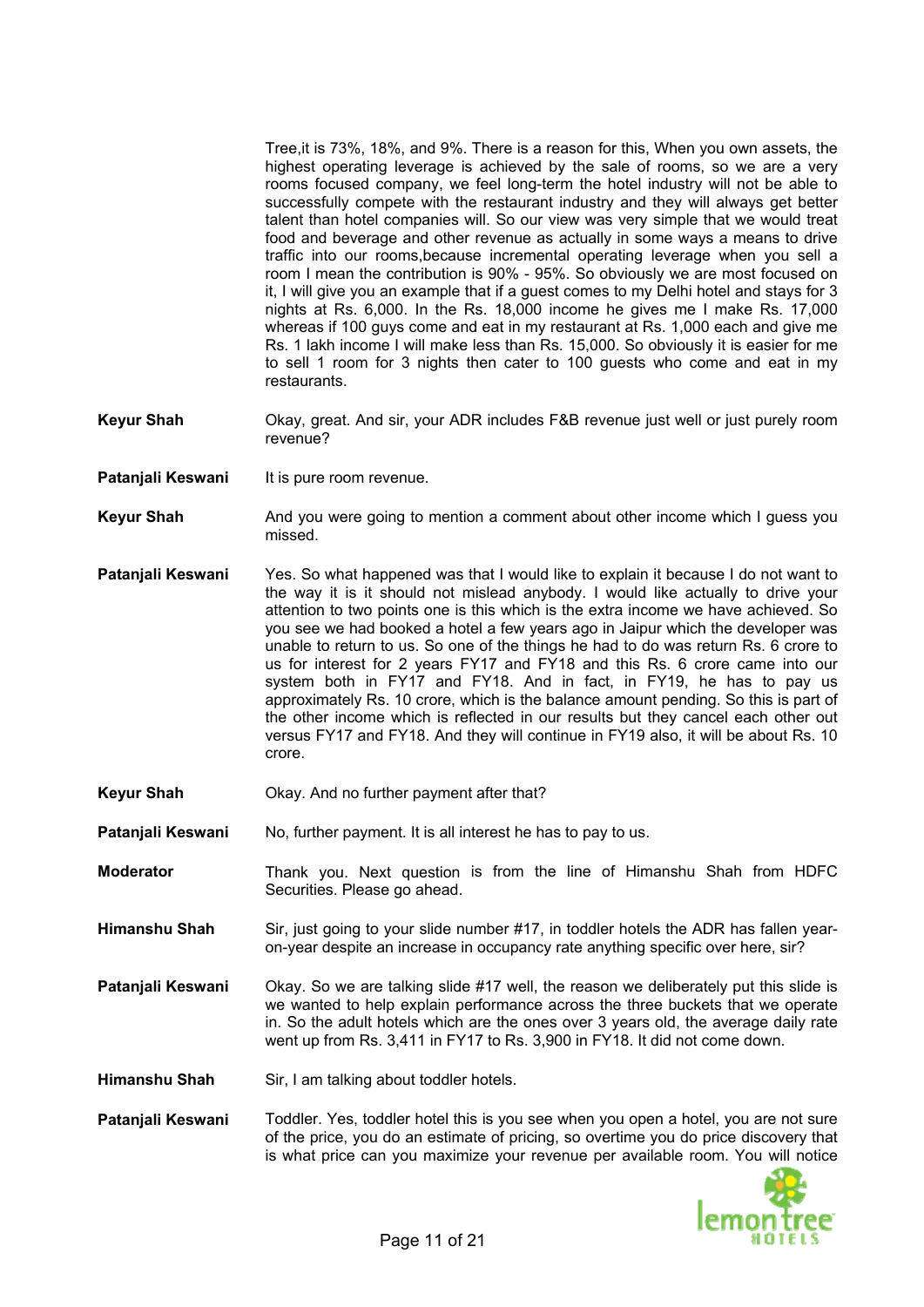that we increased our occupancy by 10 percentage points from FY17 to FY18, it necessitated obviously revisiting some of the prices we had offered to some of our customers which is why there is marginal 0.5% fall in average daily rate. But overall it has led to an increase in hotel EBITDAR per room as you can see it has grown by over 50% from FY17 to FY18 and this is because these hotels are now stabilizing and very shortly they will move into adult hotel category. The key point I would like to draw your attention to is in a down cycle if you look at our three buckets. New hotel has given us only Rs. 1.5 lakh EBITDA per room, toddler hotel gives us close to Rs. 5 lakh per room and a stable hotel is close to Rs. 7 lakh a room. Now, what I guess we have to really consider when all our hotels are open, how will they move from right to left from infant to toddler to adults? And that will give you a flavor of how our earnings per room will increase? Number 2 is that this is down cycling results which means the market has not yet really gone for a major re-pricing of hotel rooms. As I said, my expectation is that in the next year or two the hotel industry across India will re-price not only specific players like us. So, in that case, the hotel level EBITDAR per room across adult, toddler and infant hotels will also see a significant hike. To give you an example in the good years the last up cycle in FY06-08, our EBITDA per room was Rs. 15 lakhs to 17 lakhs.

- **Himanshu Shah** How do management contracts operate and where should we see it in 3 years to 5 years' time frame? Okay, sir. Fine, sir, this was helpful. Sir, secondly, if you can just provide some overview on management contracts how should we look at over next 3 years to 5 years their contribution in overall revenues has increased to around 3% from 1.5%.
- **Patanjali Keswani** Okay. So there are multiple reasons why management contracts are sensible in our case but I think the point to note is that typically, globally when you run a hotel, when you manage and brand a hotel. So let me go back for a minute... The hotel business is 4 parts: development of hotels, ownership of hotels, management of hotels and branding of hotels. Now if you look at ROCE in India, if you can develop hotels and then raise third-party capital your ROCE in development because you are taking development risk in India which is quite high compared to the rest of the world. The ROCE of development of hotels is 40%. Ownership of hotel typically, hotel asset owner looks for anywhere between 5-8% cash yield because he gets non-cash capital appreciation of 6-8% on an annualized basis. Management of hotels typically give the ROCE of 25% on scale and branding of hotels what is called franchised globally gives a return in access of 100% ROCE. So obviously, the most profitable part of the business is not owning assets, it is developing asset then finding somebody to buy it like we did with APG and it is managing and selling hotels. The point is that these businesses make sense only at scale. So if you are managing 30 hotels in India actually you are minnow as far as this business goes because your earnings will be in a few crore that is it. Which is why many hotels companies in India in the mid-market space are actually as far as balance sheet go are very-very small. Now, what do you get when you manage and brand a hotel.Typicall,y good managers / brand owner of a top-line hotel charges oneseventh the profit of the hotel. So if I make Rs. 10 crore in a hotel as an asset owner, Rs. 1.5 crore will be taken by the managers / brand company, like say a Marriott. So owing one hotel is as managing seven such hotels from a profit perspective. Though of course, you have all the risk when you own you have no risk when you manage. Our view is very simple. Long-term we want to only manage and brand hotels and develop hotels because we find these are the high return areas where we have core competence today. The reason we owned hotels earlier in Lemon Tree was we wanted to build a brand and we wanted product coherence. The problem in India is all hotels in India are so different from each other you cannot build a brand if you manage other people's hotels, unless those hotels are built to your specifications. We have now reached the size and scale where third-party owners are coming to us and saying please manage our hotels

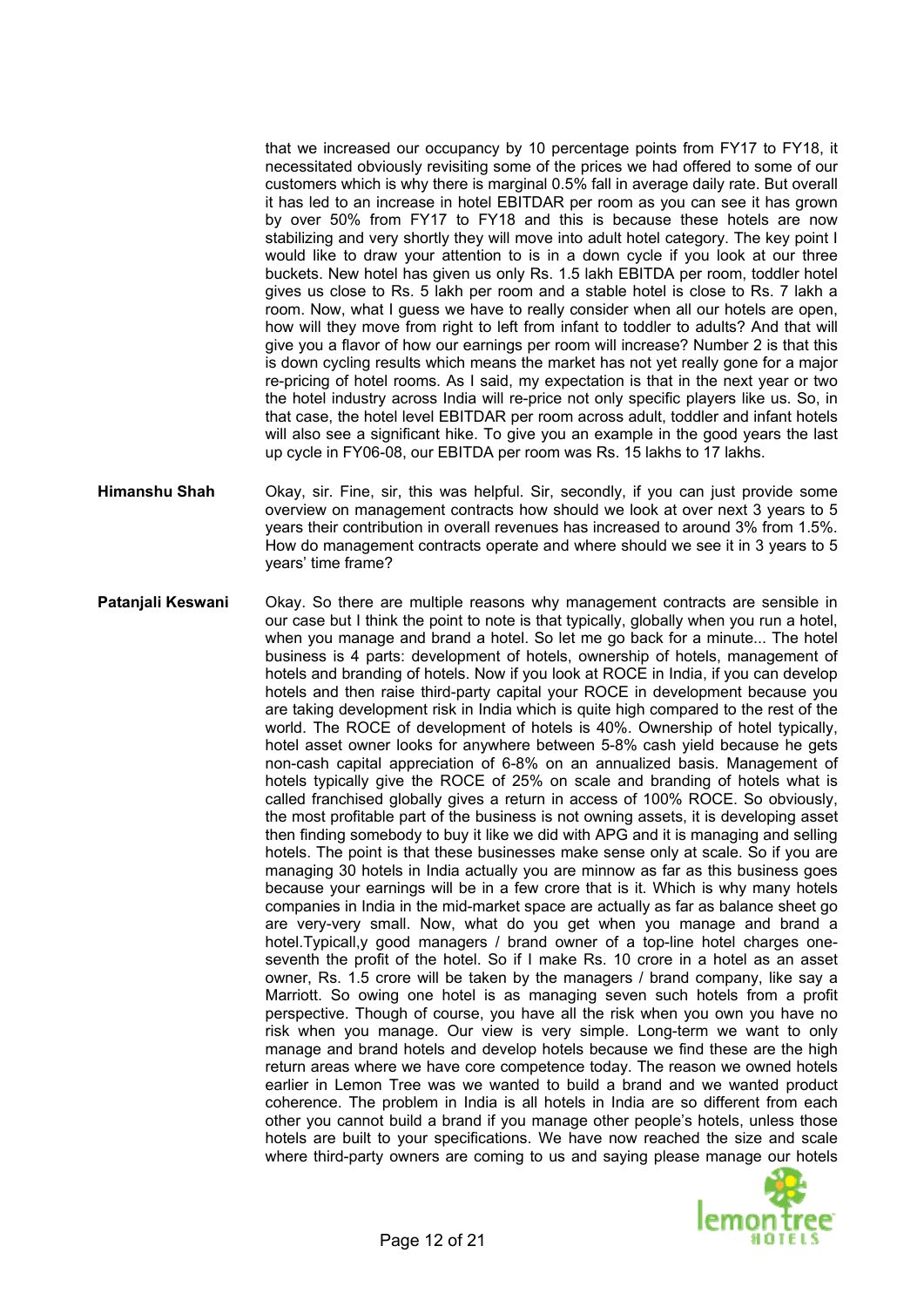and are willing to pay us two things: not only higher than normal fees but also sign long-term contracts which are not exitable because earlier the quality of management contracts in India was pretty poor and owners could really kick the manager out at their whim. So this is the background. Now going forward what do we expect? We think, right now our pipeline is about 1,700 managed rooms which is the equivalent of owning about 250 rooms which is why it is a very small part of our current revenue stream. But going forward we are doubling this in the next 2 years and our intention is to double it again every 2 years after that. So obviously on an 8-10 years perspective it will be a very significant part of our income stream and it will completely reduce the risk in our system which exists when you own assets. Third is that we are able to use these hotels to reach out to additional customers. So, every time we open a hotel in a city where we do not want to own a hotel, we are able to access the customers in that city and then sell them Lemon Tree Hotels across India. So, network synergy is very strong. It also of course enables us to distribute cost because I am now starting to bill our corporate office expenses to these third-party owners of hotel, so they pay us roughly 2% of their revenues as sales and marketing expenses, another 1% towards our loyalty program, so long-term it is very simple, if I can get enough such hotels under the Lemon Tree brands, then our corporate office as I said becomes a profit center rather than a cost center as it is today.

- **Moderator numble 1** Thank you. The next question is from the line of Rajesh Kothari from Alf Accurate Advisors. Please go ahead.
- **Rajesh Kothari** bit confused because I thought the industry is not growing in line with your growth? My first question is in terms of market size and market share, you mentioned that right now you are at 10% of the mid-market size and in FY21 post doubling the room 60% addition in room, you say you will be 10% of the market. So, I am a little
- **Patanjali Keswani** rounded off sense. Today we are 9% and if the market expands 100% to what is materialization of development is about 70% in India, if that happens then we will be about 13% to 14% of the mid-market in India. Okay. The mid-market as of last year was according to the Horwath report was 53,000 rooms and we had roughly 4,800 rooms, so we were about 9% of the midmarket. The mid-market is getting organized and it will grow. According to Horwath, if you look at all the hotels that are in the planning stage because what you know in India is supply is five years out because that is the time it takes to build hotels. So according to Horwath in every single hotel in India which is in the design, development, planning or under construction stage in the mid-market every single one of them opens in the next 4 years then they will be about 73,000 rooms in India by FY21-22. Of course, there is normally a slippage, but I have assumed that every single hotel in India under development will open. If that happens then we will have 8,200 rooms out of these 73,000 which is roughly 11%. So I had spoken in a very expected then we will be 11%. If it does not expand because typically
- **Rajesh Kothari** it possible for you to give some color on how many rooms will move from toddler to adult and infant to toddler in FY19 and FY20? Perfect. My second question is in terms of a number of rooms in each category, is
- **Patanjali Keswani** Yes. So well the infant hotels will obviously only move into toddlers and about 850 new rooms will become infants in the next 12 months.
- **Rajesh Kothari** the infant will it be 200 plus 850, something like 1,000 rooms or how will it move? No, I do not know exact specific dates of each hotel. So by FY19, how do you see

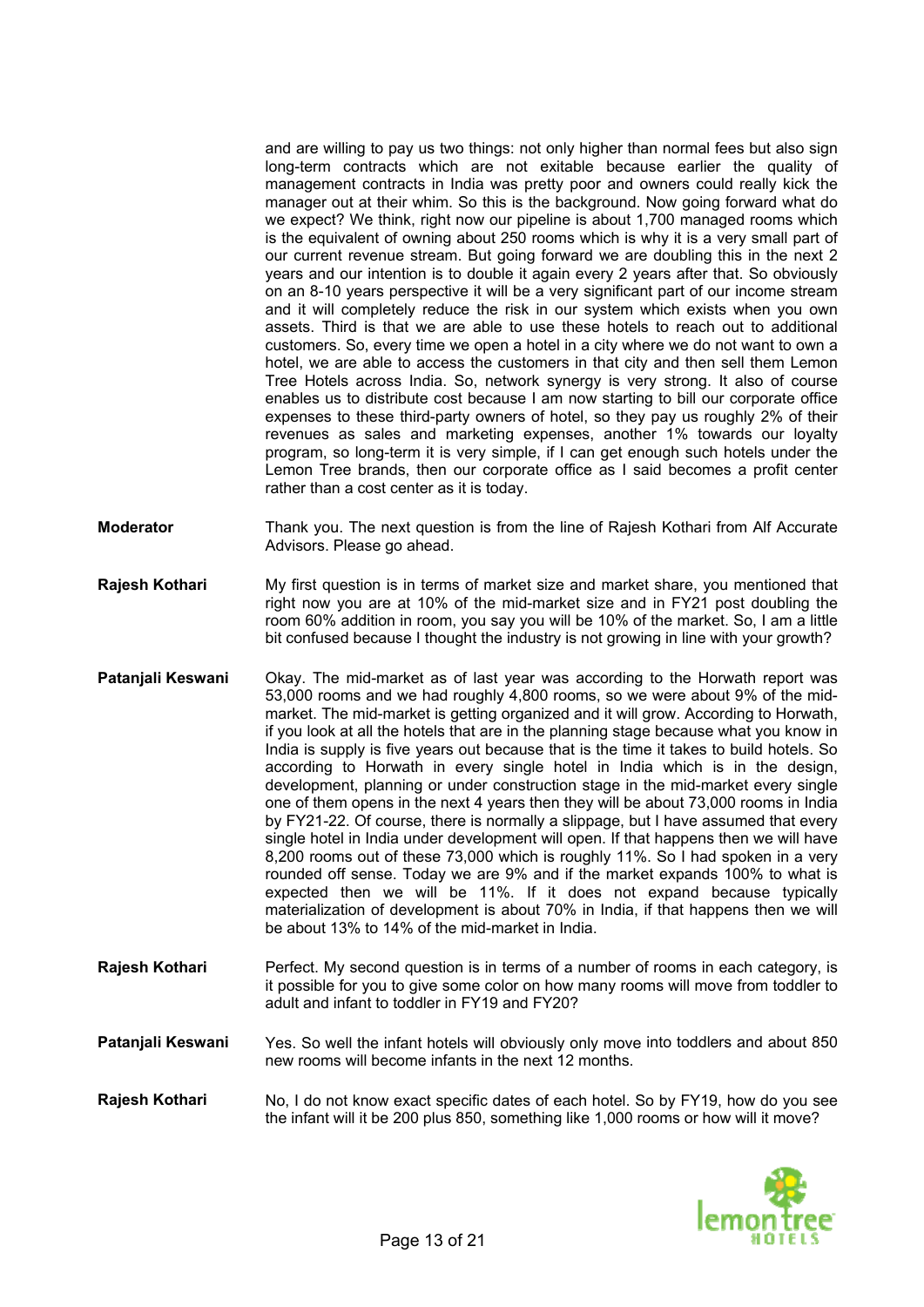- **Patanjali Keswani** No, the infant will move into a toddler. Toddler will remain. To answer your point specifically, we will have about 2,700 adult hotels, we will have about 650 toddlers and we will have 850 infants in FY19.
- **Rajesh Kothari** And in FY20?
- **Patanjali Keswani** In FY20, there will be about 1,200 toddlers and about 3,000 adults.
- **Rajesh Kothari** 1,200 toddlers and 3,000 adults. And infant?
- **Patanjali Keswani** Infant will maybe be about 70 80, one hotel maybe in Shimla. We are not sure if it will open in 2020 or 2021. In 2021 all the toddlers will move into adults so there will be 4,200 adults and there be another 800 odd infants.
- **Rajesh Kothari** In FY20, when you said 4,200 adult and toddler will become?
- Patanjali Keswani 800.
- **Rajesh Kothari** 800. And by that time the Mumbai will come so infant will become 750 something like that 650 or whatever**?**
- **Patanjali Keswani** Sorry, all the toddlers, all the 1,400 toddlers or 1,500 toddlers will move into adults by FY21. So there will be 4,200 adults and there will be 750 infants.
- **Rajesh Kothari** Infant, okay. Understood.
- **Patanjali Keswani** But the bigger issue which I see playing out and I would really urge all of you to look at this number which is EBITDAR per room which in FY18, the ROCEs was only 12%, these will start moving significantly up. So what you see currently which is 0.15 million in infant 0.49 million in toddler and 0.67 million in adult, these will be re-priced. You will find that these will start shifting dramatically in the next 2 years to 3 years.
- **Rajesh Kothari** Understood. One more question, in terms of your slide number #17, where you have given the hotel level return on capital employed. The adult hotels is 12% and then 6% minus 1% and if I compare this with slide number #24, where you have mentioned that top, middle and bottom and there ROCE is 32, 17 and 5. So I am slightly confused on slide number #24 you have mentioned top and then the bracket is 2 what does that bracket 2 means?
- **Patanjali Keswani** That is the number of years a typical cycle in India operates.
- **Rajesh Kothari** Understood. So right now, we are at the bottom cycle or between the bottom and middle kind of thing?
- **Pataniali Keswani** No, we are at the end of the bottom as Winston Churchill said, in World War that this is the end of the beginning. So we are at the end of the bottom.
- **Rajesh Kothari** So basically at the adult hotel despite 3 years completion because of we are a kind of bottom, we are making only 12% ROCE, is that the right way to interpret?
- **Patanjali Keswani** That is absolutely the right way.

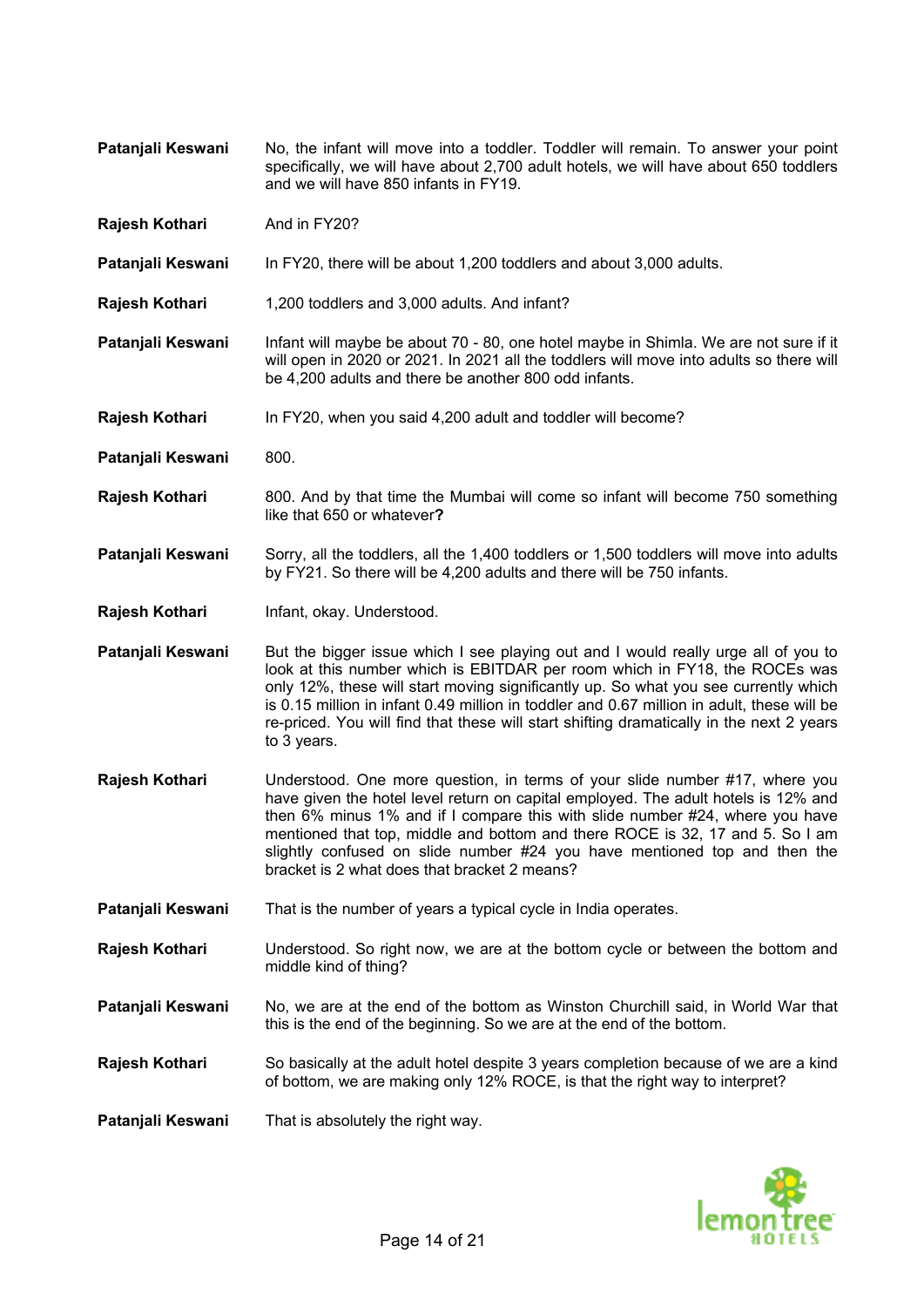- **Rajesh Kothari** Okay. And my last question is how much capital work in progress will come in FY 19 and how much it will commence in FY20?
- **Patanjali Keswani** FY19 capital work in progress, I would say is about Rs. 300 crore this year is balance to finish all these hotels.
- **Rajesh Kothari** No, my question is how much of the capital work in progress will start commencing business in FY19?
- **Patanjali Keswani** About Rs. 900 crore.
- **Rajesh Kothari** So basically Rs. 900 crore CAPEX will attract interest and depreciation, am I right in FY19?
- **Pataniali Keswani** That is correct. Towards the end of FY19, it will be because most of these hotels are opening in H2 except for one hotel in Dehradun which is opening in a couple of months from now which is a long lease it is a 40 years lease by us.
- **Rajesh Kothari** And FY20 how much?
- Patanjali Keswani In FY20, these 850 rooms will be operational and will presumably be stable by the middle of the year and there will be no additional capacity addition.
- **Rajesh Kothari** No, so you mean to say that so in FY19, you said Rs. 900 crore capital work in progress will commence in second-half and in FY20 another Rs. 800 crore CAPEX will commence the business.
- **Patanjali Keswani** No, that will be in FY21.
- **Rajesh Kothari** That will be in FY21, so FY20 nothing much and then FY21 will be another Rs. 850 crore kind of thing.
- **Patanjali Keswani** Yes, basically it will be the 671 rooms in Bombay (Mumbai) which is the only market in India that has not gone through a down cycle, which is still at close to 80% occupancy because it is completely supply constrained as I am sure you know. So really the big deal for Lemon Tree that we are opening 300 owned rooms in Bombay (Mumbai) this year and another close to 700 rooms in Bombay (Mumbai) in FY21. These hotels will stabilize my best guess is within 3 months of opening and they will typically contribute if you look at Bombay (Mumbai) average 1.5 times the average revenue per room of any hotel outside Bombay (Mumbai) and therefore, their revenue impact in our company will not be of 1,000 rooms, it will be a revenue impact of 1,500 rooms and a EBITDAR impact per room of 2,000 rooms that is Bombay (Mumbai).
- **Moderator** Thank you. The next question is from the line of Manish Ostwal from Nirmal Bang. Please go ahead. Manish, your line is in the talk mode. Can you please go ahead with your question?
- **Manish Ostwal** Yes, I have only one question. Sir, for our managed portfolio what percentage increase we see typically in operating occupancy level, within one year of takeover?
- **Patanjali Keswani** Well, typically we take over assets which are either new or operating under other brands. So new assets take us 1 year to stabilize. If it is an asset which is run by

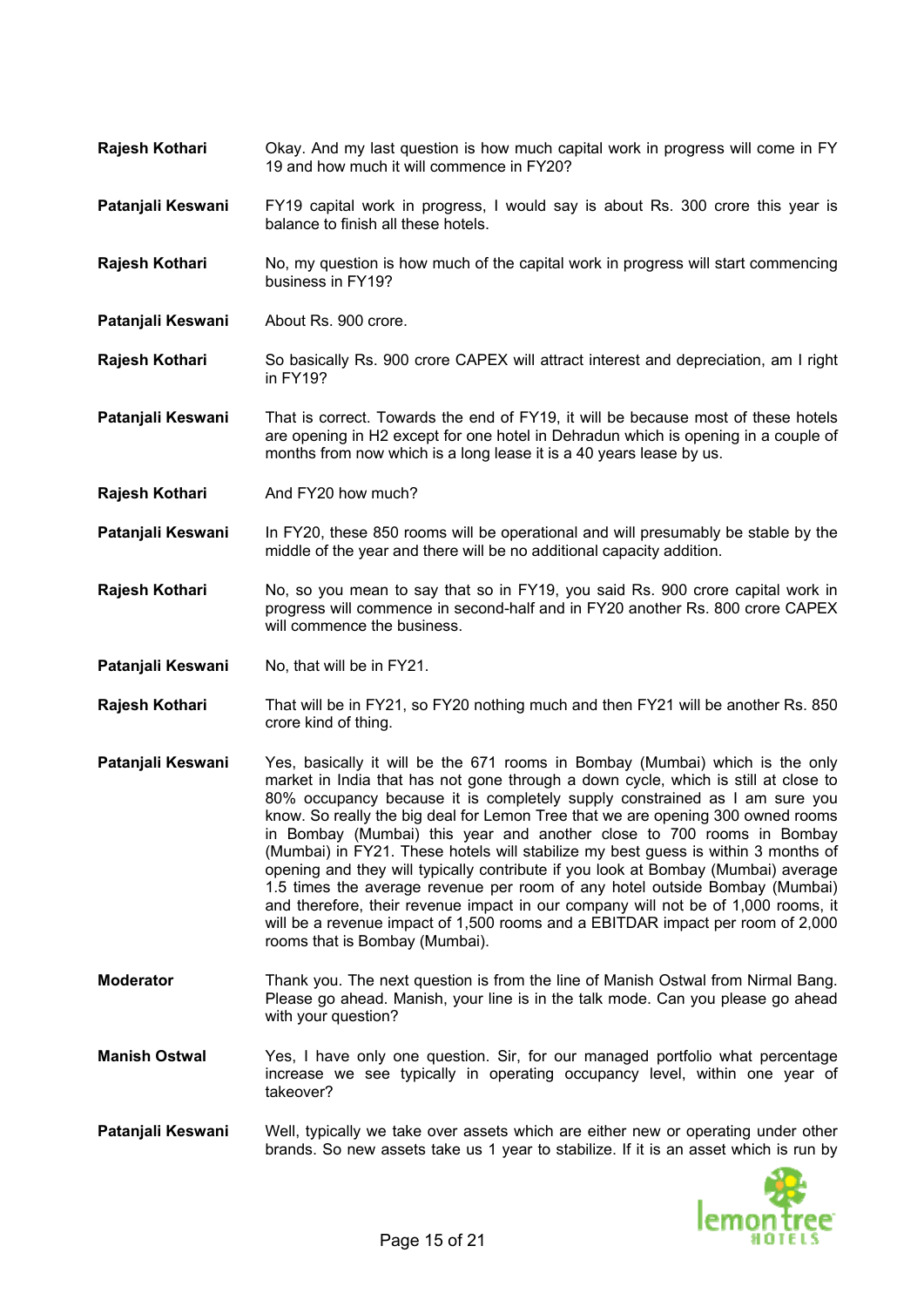another brand we find, on an average basis we are able to improve EBITDAR by 100% which is why many hotel owners who have given us their first hotel have now given us their second and even third hotel.

- **Manish Ostwal** Okay. And one question on the slide number #17, in this slide for adult hotels we have given the occupancy level 77.5% in FY17 and 77.6% FY18 so in terms of occupancy increase in this category of hotel which is old vintage hardly increase so I mean these kinds of occupancy we expect to maintain, or we see some improvement occupancy level also.
- **Patanjali Keswani** So let me explain the difference between, let me explain business hotel performance to you. If you look at top of the cycle which is when you do over 70% occupancy it really means that Monday through to Thursday, the hotel is full. Now, somebody had asked me a question about 20 minutes ago on what are your customer categories? And I said there were three customers buckets. One is the large corporate, one is the small medium and micro corporate and one are what we internally call the middle-class consumers which is the remaining one-third of our customers. When hotels go full on Monday through Thursday when they do our 70% occupancy on these 3 - 4 days not only are you selling more rooms, you are also selling it at a higher price through your channels like your online channels or your own website or your call center. So about half your customers on these days pay an average price which is 1.2 times to 1.4 times your average daily rate. So amusingly enough although it is 4 out of 7 days that you do 100% occupancy the revenue that you earn is not 4 on 7, it is 6 on 7 because in a business hotel, Friday, Saturday and Sunday nights are normally very low occupancy because nobody comes for business on these nights. So when you see over 70% occupancy all it tells you is that that hotel has the ability to re-price. Which is why even in the down market we were able to re-price this by Rs. 500 last year as you will see, which is about 15% increase in average rate.
- **Manish Ostwal** And one confirmation from your side, is it fair to assume that our renovation related CAPEX will be much lower because most of our properties are new?
- **Patanjali Keswani** No. So one of the key elements of Lemon Tree's business model is the following. If you look at typical renovation and CAPEX expenses for well for most luxury players in India they are very large and very spiky so every 5 years to 6 years they shut parts to the hotel, they break bathrooms, they do very large capital expenditures. Lemon Tree's business model is premised on the following which is we will never do large-scale breakages. The only replacement that we do on an ongoing basis is we replace the soft part of our rooms, lobby's, restaurants and so on. Let me answer that more specifically. On an average, 75% of our replacement, we replace 20% of our hotel every year, so every 5 years we refresh the hotel or renovate it. Of that 20% we do every year, 15% is OPEX, so it comes under our P&L and will show pre-EBITDA. The remaining 5% is of a capital nature and that is why I stated in the beginning that when we have a depreciation of 4.1% on capital deployed the actual utilization towards renovation / replacement is less than 0.2%, it is 5% of that 4.1% which is why I wanted to make the point that depreciation in an appreciating hotel asset is actually a cash benefit.
- **Moderator** Thank you. The next question is from the line of Aadesh Mehta from Ambit Capital. Please go ahead.
- **Aadesh Mehta** Sir, we have seen around 13% ADR increase and I guess that some change in customer mix has also had some role to play. So just wanted to know how much of this 13% would be the price hikes you must have done on a Y-o-Y basis?

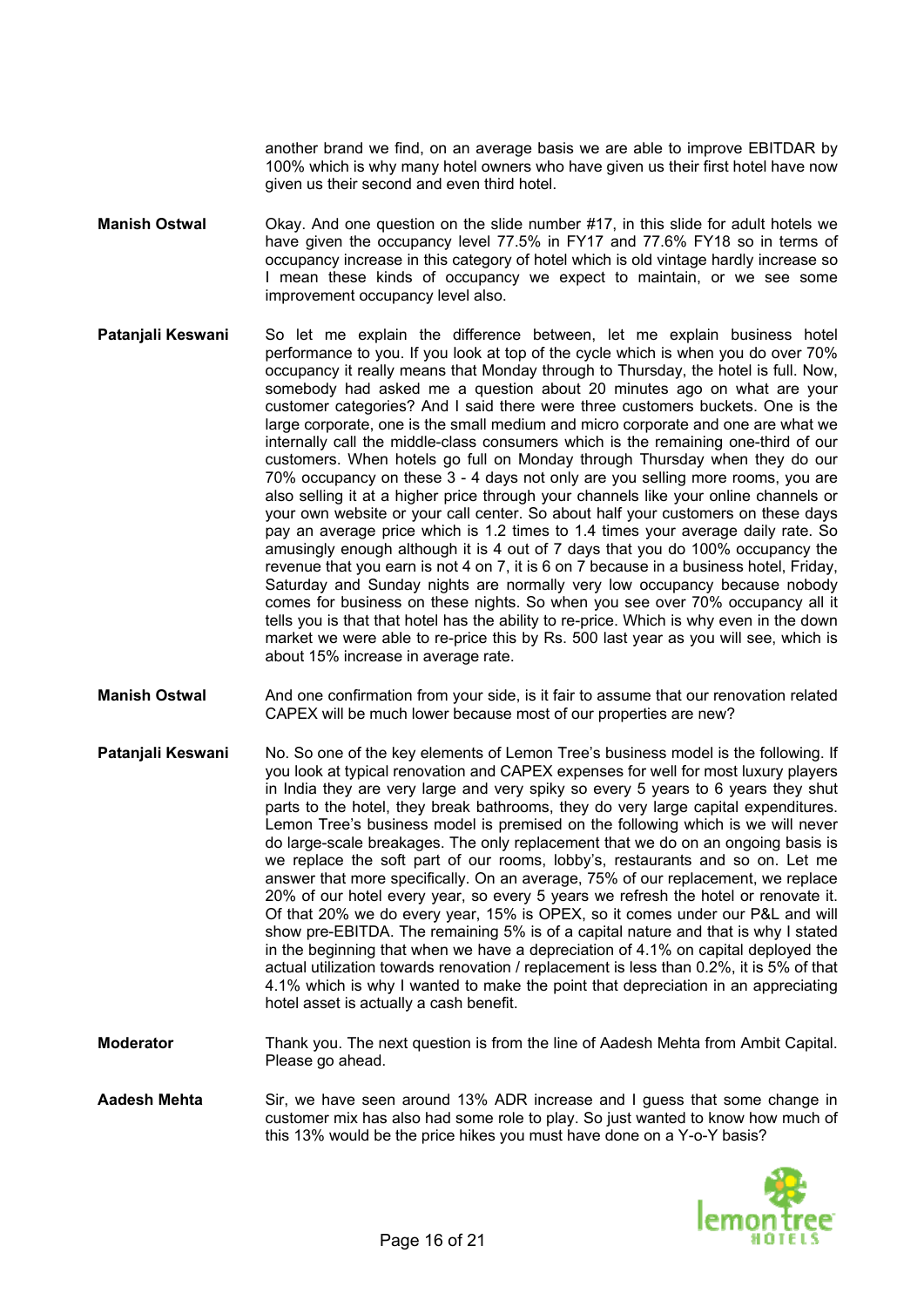- **Patanjali Keswani** So the price hikes if you look at, if I broadly look at it with the very large corporate clients, we got maybe 5% to 6%. With small medium and micro enterprises, we got maybe 10% - 12% and with the fastest growing segment which is the middle-class consumer we got 20%. So, if you average the three it comes to 13%. But let me tell you even more interesting statistics, 4 years ago 50% of our customer base was large corporate; 35% were medium, small and micro and only 15% were the middle-class consumer. Today with a 60% capacity expansion which means 100 rooms have today become 160 rooms, the break down is large corporate is onethird; medium, small and micro is one-third; and the middle-class consumer is onethird. So, the middle-class consumer has grown 3.5x in the last four years which is the big shift in consumption we are seeing, we are all Indians and the interesting statistics is 50% of them are first time users of hotel rooms in India. And of the other 50%, 80% are repeat customers of ours. So, our game plan is very simple, over time we want to focus more and more on the middle-class consumer which is increasing as the rate as I said of about 60% CAGR in the last four years and we want to convert them as our regulars because that is our 80% success ratio and they are also the highest payers. So, I am not really getting into the way our average daily rate will change but a very large part of it will come through these consumers. Contrary to perception, they are not price sensitive, they are value for money sensitive.
- **Aadesh Mehta** Okay, sir. Okay. And sir, in terms of your management fees, what could be your total amount of management fees for FY18 and the break-up of management fees between what Carnation has earned and what we have earned from Fleur?
- **Patanjali Keswani** So let me tell you a forward view. Last year I think we did an income of maybe Rs. 100 crore of managed fee hotels. So hotels managed by us did an income of about Rs. 100 crore and we charged fees of about Rs. 7 crore. Of the Rs. 7 crore, Rs. 3 crore came directly to Lemon Tree Hotels for corporate offices expenses in the form of sales and marketing and loyalty program. The remaining Rs. 4 crore remained in Carnation and after expenses of Carnation, I think Carnation made a small profit of about Rs. 1 crore - Rs. 1.5 crore which our economic share was 75%. This year the hotels under management by Carnation Hotels, we will do a revenue in excess of Rs. 200 crore, so we will charge 6% odd of this, so we will do about Rs. 12 crore to Rs. 13 crore revenue.
- **Aadesh Mehta** FY19
- **Patanjali Keswani** FY19. Of this Rs. 14 crore, Rs. 5 crore or Rs. 6 crore will come to Lemon Tree towards corporate office expenses and the remaining Rs. 8 crore will be in Carnation and Carnation will a profit of about Rs. 5 crore, so we will get about Rs. 4 crore of that. So, if you look at it, we plan to double this every 2 years and that is why the other areas of course in Fleur Hotels our joint venture the inventory is also increasing by about 60% or 50% and thereto we charge management fee income. So while we own, own only 60% of Fleur our economic interest is about 63% because we also charge fees to the company of the minority interest, if you get what I mean? So in Fleur, we charge about 6% - 7% of the revenue as fees and then we share 60% of the balance.
- **Aadesh Mehta** Right. And sir, what could be the fees we have earned from this Fleur in FY18?

**Patanjali Keswani** Only Rs. 18 crore.

**Aadesh Mehta** So Rs. 18 crore would overall fees and that would include fees from Carnation, right?

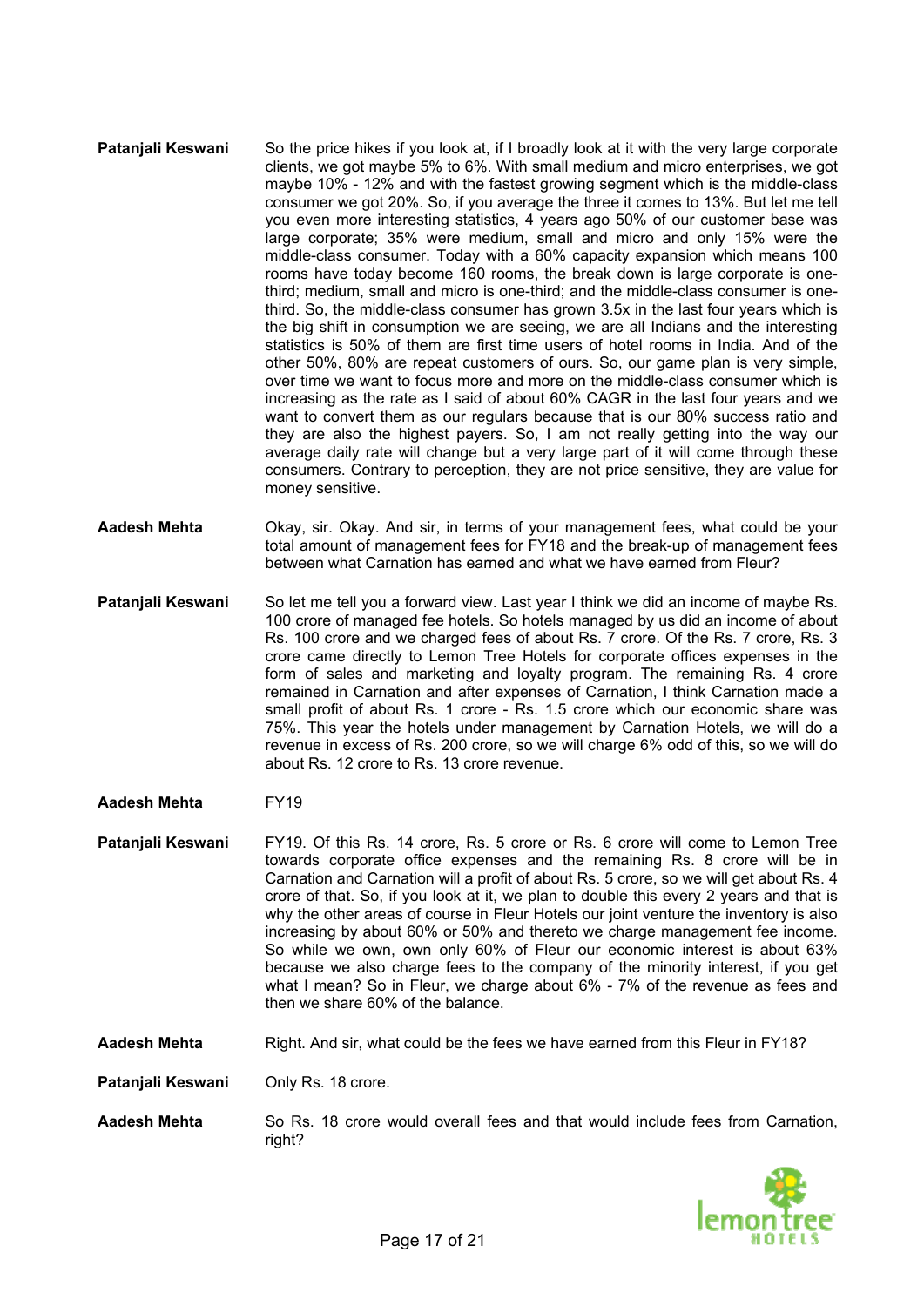- **Patanjali Keswani** No, Rs. 18 crore was last year. This year we will do about Rs. 18 crore with Fleur in FY19 and Rs. 14 crore from Carnation. So our fee income will be Rs. 32 crore which last year was half.
- **Aadesh Mehta** Right. So we should expect this to double as well. And sir, you mentioned your revenue mix as 73, 18, 9, in terms of room rentals, F&B and all so that would be for the entire FY18, is that right?
- **Patanjali Keswani** That is correct, for owned hotels.
- **Aadesh Mehta** For own, okay, sir. And sir, what could be the quantum of capital advances for March 2018?
- **Patanjali Keswani** Rs. 40 crore.
- **Aadesh Mehta** Rs. 40 crore, okay. This was around Rs. 70 odd crore in FY17, if I am not wrong.
- **Patanjali Keswani** That is correct.
- **Moderator** Thank you. The next question is from the line of Tushar Sarda from Athena Investments. Please go ahead.
- **Tushar Sarda** I had two questions, one is your managed hotels like you have given the EBITDAR per room for owned hotels, does it come to around Rs. 70,000 - Rs. 80,000 per managed room would that be a correct assumption?
- **Patanjali Keswani** Absolutely correct. So the bottom of the cycle we expect to do Rs. 70,000 Rs. 80,000 per room, middle of the cycle we expect to do Rs. 1,20,000, top of the cycle we expect to do Rs. 2 lakhs per room.
- **Tushar Sarda** Okay. And what are your expenses in this or this is net of expenses? This is all net revenue?
- **Patanjali Keswani** Well, we have fixed expense in Carnation of Rs. 3 crore to Rs. 3.5 crore which we expect when we triple the size of Carnation will go to about Rs. 5 crore.
- **Tushar Sarda** Okay. So today you have around 1,500 rooms which you are managing and this you are saying you will double every two years, right? Is that correct?
- **Patanjali Keswani** That is correct. Let me point it if it is only double by the way but I want to stay only double.
- **Tushar Sarda** Okay. And just small clarification this Andheri hotel which you are opening that is owned by you or by Fleur?
- **Patanjali Keswani** Lemon Tree.
- **Tushar Sarda** That is owned by Lemon Tree, okay.
- **Moderator** Thank you. The next question is from the line of Nihal Jha fromEdelweiss. Please go ahead.

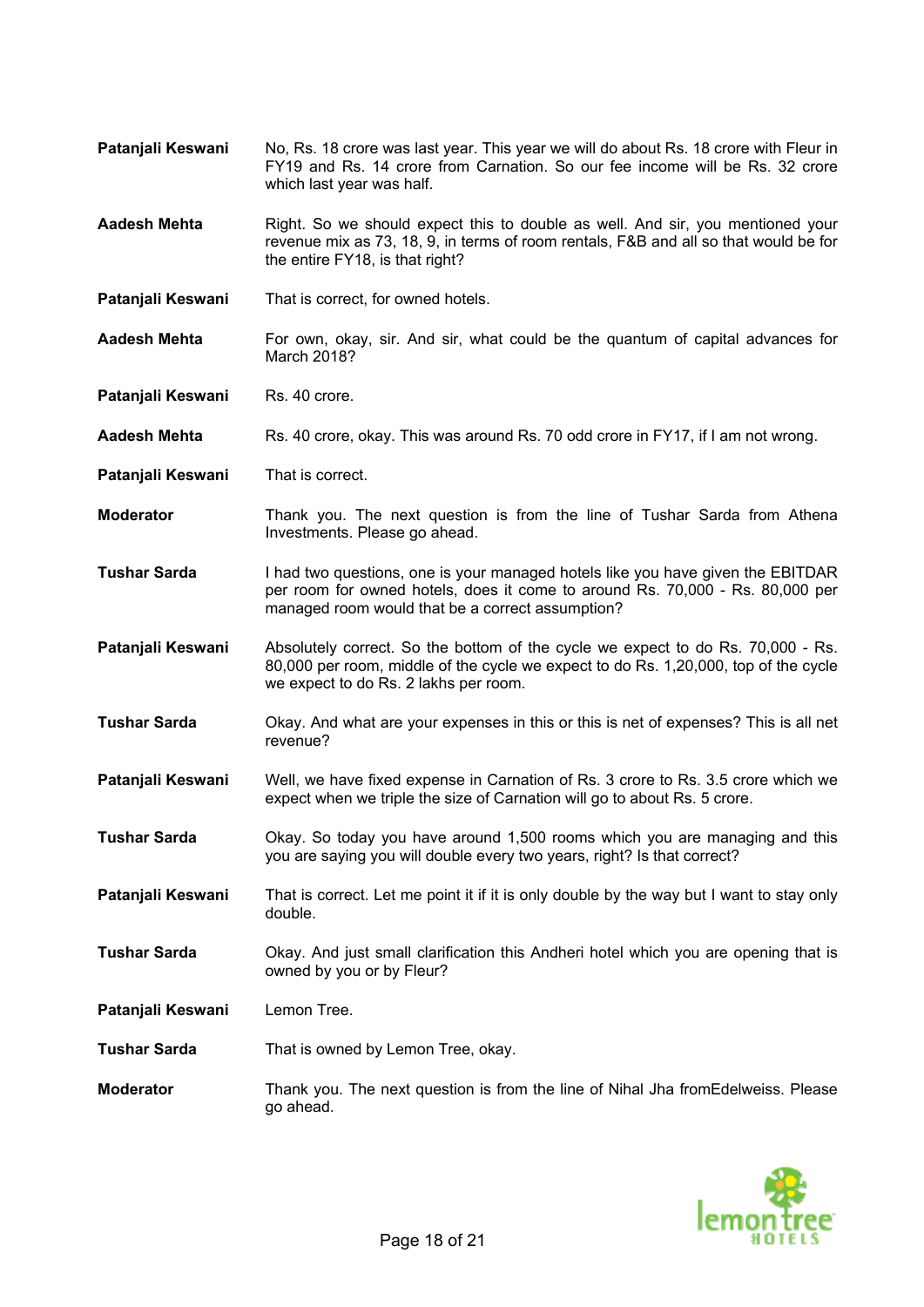- **Nihal Jha** You mentioned at the start of the conservation that generally all our brands have a premium over the industry average's in each of the 2-star, 3-star or 4-star categories. So just wanted to understand, what has given us this pricing power and also considering that you are focusing on increasing the ARR, is it actually going to be possible for us to increase ARR's in line with the industry while keeping this premium stable?
- **Patanjali Keswani** It will be more than possible. Let me explain one thing to you. In the last 7 years in India before FY17, the average occupancy in India was 58% to 59%. The average occupancy of Lemon Tree in every single one of these years was 1.2 times, the India average. So as far as our track record goes, keep in mind that we have always done 20% higher occupancy premium in all segments always. So I have no doubt we can continue it. I think, the bigger issue here is that pricing when it increases, increases in micro-markets and not across India. So how does pricing work? For example, I will give you an instance of where I am sitting right now which is in Delhi Aerocity, we have increased our prices by 30% versus last year because this market saw the highest demand-supply imbalance coming in. Two years ago, demand-supply was completely against us in this market. Today it has gone completely in favor. So a 30% price hike not only did we achieve it, this year occupancy has gone up from 84% last year to 89%, I am giving you numbers of April for example. So price hikes will happen but they will micro market-driven, so it would not be an all India phenomenon, it is a little like the airline sector that Delhi, Bombay (Mumbai) which has higher demand will see a price hike before perhaps Delhi, Calcutta (Kolkata). So we expect his to play out in different micro-markets based on our assessment over the next two years. When I say we increased our prices by 13% last year, it does not mean every hotel increase by 13%. Some hotels went up as low as 3%, some went up, 25%. But over the next 2 years, this shortage of rooms will start acting in all the key markets in India.
- **Nihal Jha** Sure, sir. Sir, just on the micro markets approximately what is our EBITDA contribution, I say EBITDA that can include our management contract fees or so from the top 3 cities, 5 cities, and how does this change by FY21, for which we have our expansion plans already in place?
- **Patanjali Keswani** Okay. So right now, ~70% of our inventory is concentrated, I am talking owned inventory, I want to clarify, is concentrated in the top 10 markets in India where 70% of India's inventory also operates. Going forward, the 4 key markets we are most focused on, first is Bombay (Mumbai). Bombay (Mumbai) is the highest barrier to entry market in India, it is nearly impossible to build a hotel there. We have managed now to finally open our first, we will open our first hotel this year, we are going to open 1,000 rooms in Bombay, which will give us roughly one in six rooms in Bombay (Mumbai) in the mid-market space. So we will become dominant by FY21. Separately in the key micro-market of Pune which is going through veryvery rapid demand-supply imbalances, we are opening a 200-room hotel which is owned by Fleur in city center Pune which is on Connaught Road next to the Railway Station. This will open in the next four months. Then we are opening a 140-room hotel in a high demand of Calcutta (Kolkata) called Rajarhat Action Area 1, this will open in the next 8 to 9 months and in the fourth key micro market which is Udaipur which is perhaps the best performing, it has overtaken even Goa, it is best performing leisure market in India, we will open 140 room hotel also in the next 8 months to 9 months. So we have put our capital at risk in markets where we see the minimum risk. Other than that we are leasing a hotel which will open in 2 months in Dehradun which is a very strong second-tier market, it is a 90 room hotel, we have leased it for 40 years. So if you look at our expansion, it is very focused, it is focused where we think we will be able to achieve the ROCEs which

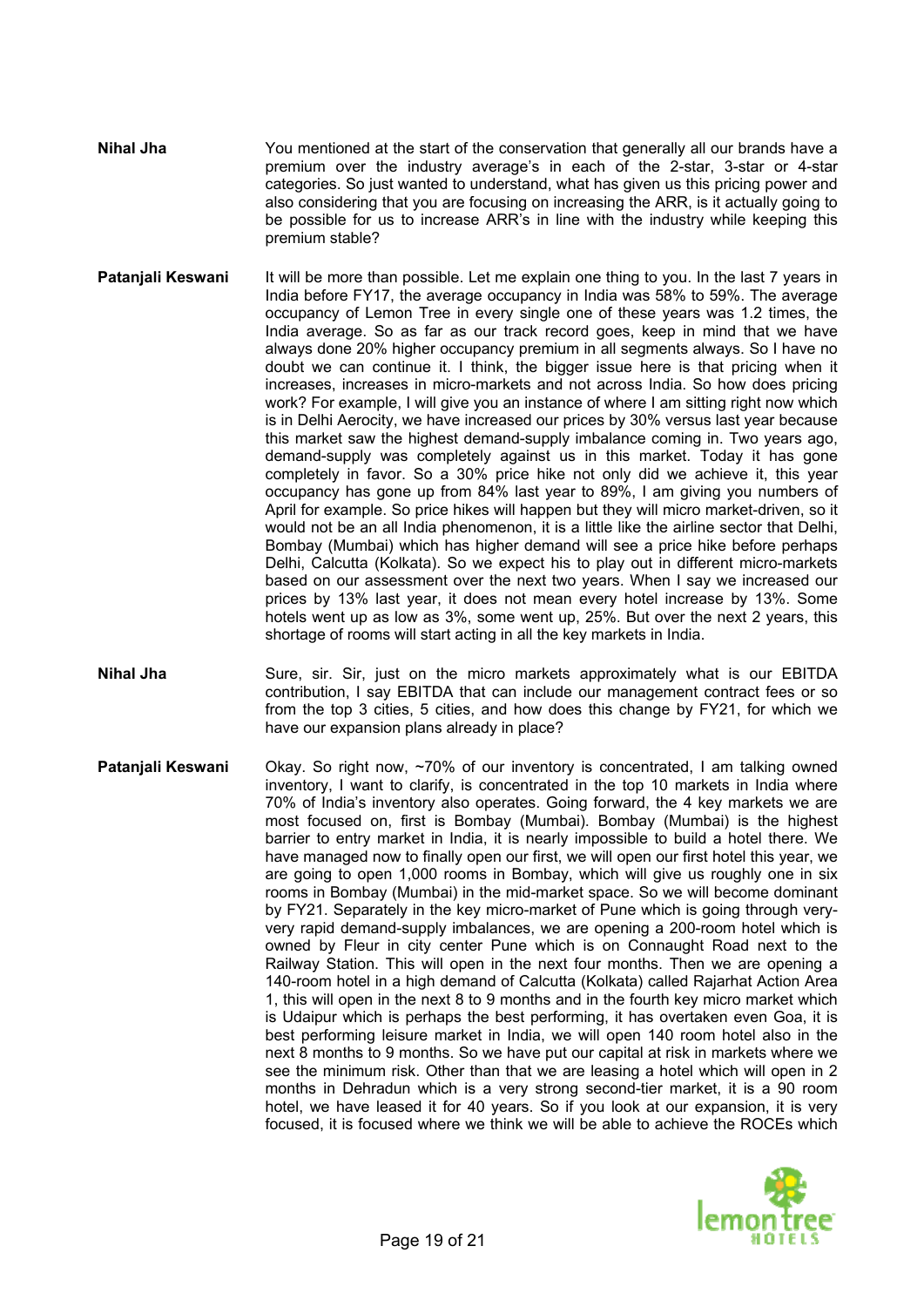are hurdle rates for us and the rest of the markets we are looking at asset light leases or management contracts.

- **Moderator** Thank you. We will take our last question from the line of Prasoon Agarwal fromIndus Capital. Please go ahead.
- **Prasoon Agarwal** am referring to slide number #17, so broadly there is one ARR and second is the occupancy rate, I am just wondering as the occupancy goes towards 85 odd I wanted to understand on the EBITDAR per room that you briefly mentioned. So I percent levels and assuming ARR is where it is, what is the potential of this EBITDAR are we talking about this going to 15 lakh odd level?
- **Patanjali Keswani** obviously I mean if the things go well then in the next 3 years to 5 years, look I made a statement that Rs. 1,300 crore of debt will be paid off including Rs. 500 So let me give you some numbers. Our EBITDAR in Delhi this year will be Rs. 16 lakhs a room in the 300 room Lemon Tree Premier where I am sitting. So it has gone through the first cycle upswing. Our EBITDAR's in Gurgaon Sector 29 which is going through an upswing will be Rs. 12 lakhs a room this year. See, we look at it as a bucket we look at markets as four key markets in India. In our internal calculations, we do not do spread sheets, we look at our metrics which is what is our inventory in market A which is Delhi, Bombay (Mumbai) and Gurgaon Sector 29, which is city center; and Udaipur. Bucket B is our inventory share in Pune city center, in Bengaluru (Bangalore), in Hyderabad, in Goa. What is the inventory in bucket C which is Chennai, which is Pune Hinjawadi which is Ahmedabad, which is Aurangabad, which is Calcutta (Kolkata) and so on and then which is the balanced inventory in the other markets? If you look at the expected returns in these then even down cycle returns are Rs. 3 lakhs to Rs. 4 lakhs a key in tier-IV in bucket D, Rs. 5 lakhs to Rs. 7 lakhs in the bucket C, Rs. 8 lakhs to Rs. 9 lakhs in the bucket B and Rs. 12 lakhs to Rs. 16 lakhs in the bucket A. Now you noticed all our inventory is actually opening in the bucket A and bucket B. And the EBITDA per room will also change with the market dynamics changing. So these numbers that I give you typically go up by 20% to 40% depending on the market. So the new EBITDA will be say 30% and our inventory will be in the bucket A and bucket B so crore of additional money I am putting into the new growth in the next five years. So that is making a certain statement.
- **Prasoon Agarwal** 30% peek cycle ROCE then you know we are talking about somewhere between Rs. 15-20 lakh depending on the capital we have deployed Rs. 4.5-5.9 million per room. So, on a peak cycle we are looking at EBITDAR per room north of Rs. 15 lakhs. Okay. And just looking at the ROCE slide that you have given so if I apply like a
- **Patanjali Keswani** Audited numbers for ROCE in FY06 and FY07 was 54%.
- **Prasoon Agarwal** Ckay. And my last question is I just wanted to understand once again slide #17 one thing, that if I look at the adult hotels, the occupancy rate is pretty much flat. The ADR has gone up by 14%, but the hotel level EBITDAR has gone up only by 8% from Rs. 6.2 lakhs to Rs. 6.7 lakhs, what would be the reason for that?
- **Patanjali Keswani** and which was in salaries. So a number of expenses that we should have incurred in the last 3 years to 4 years we actually deferred because of our cash flow to last So we expended a fair amount of money. You see what happened last year was that some of these hotels went through, if you notice our expenses which typically go 4.5% a year which is a CAGR number I gave you last year went through a much higher expense curve. There were higher expenses in 2 categories or 3 categories which was in food and beverages which was in some commissions that we paid,